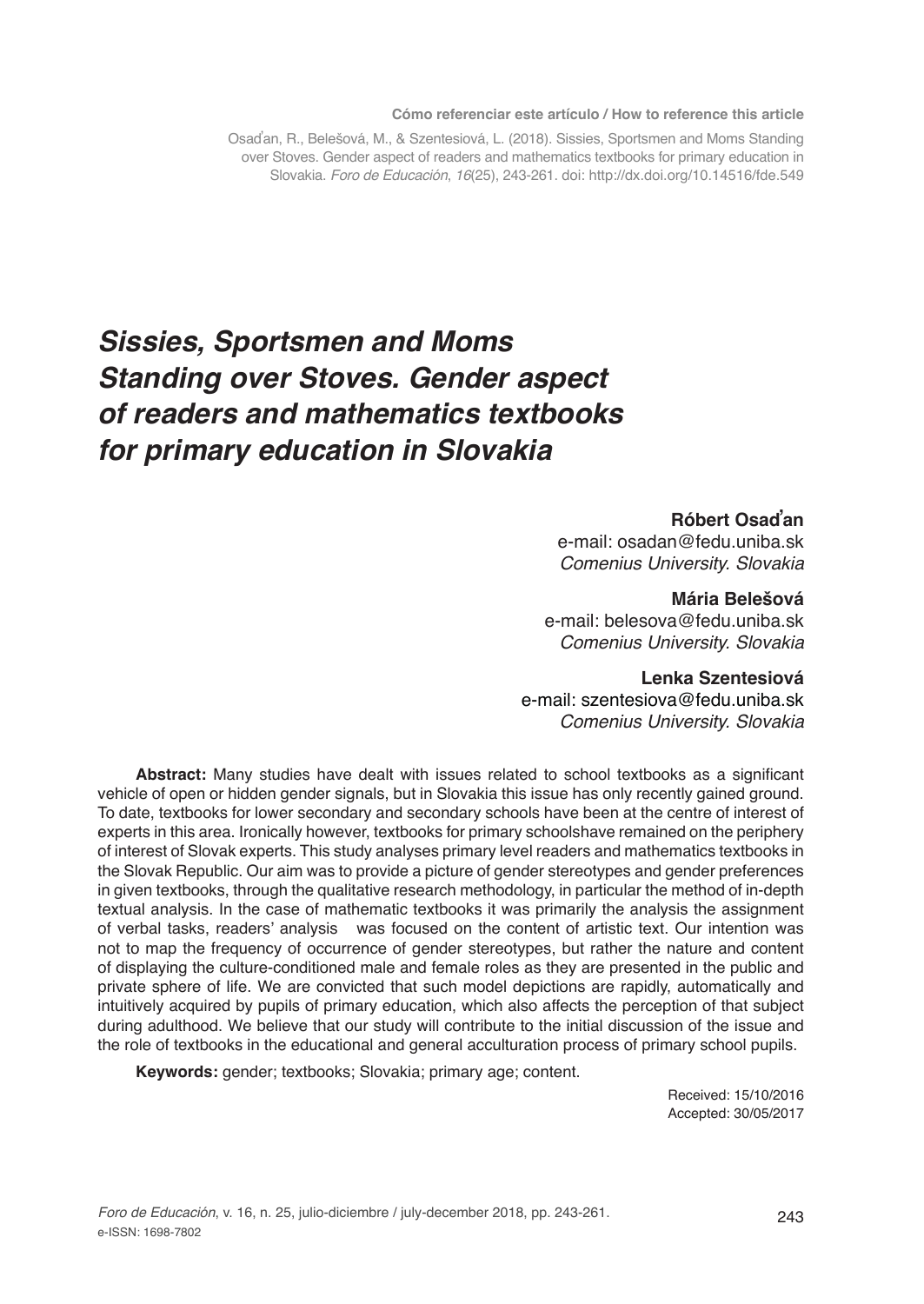# **1. Introduction**

The process of gender socialization constitutes one of the key aspects affecting personal development and subsequently the nature of schools and society. Textbooks become one of the vehicles of gender socialization for children. They play a significant role in the educational system in terms of the transmission of knowledge but also cultural and historical values and manifestations of behaviour. The basic value analyses contained in textbooks include:

- **•** Comparisons between male and female roles (gender)
- **•** Presentations of other nations
- **•** Differences in the presentation of other nations and the *indigenous* population (Maňák & Klapko, 2006)

The issue of the one-sided focus in textbooks with regard to other nations and the *indigenous* population, their interpretations, as well as alternative curricula applications are dealt with by Foster who correctly observes that the way in which students comprehend, negotiate and transform their personal understanding of textual material is a complex process that defies simple interpretation. Nevertheless, the available evidence suggests that the influence of the textbook is profound (Foster, 1999).

By legitimizing gender relationships and roles, textbooks thus represent a significant factor in the process of gender socialization. Unfortunately, they are also one of the instruments which may significantly affect the process of constituting and strengthening gender stereotypes. «A gender portrait based on stereotypes could strengthen the stereotype threat, that is the risk of confirming, as self-features, a negative stereotype of the group» (Steele, Spencer & Aroson, 2002).

The studies carried out in Slovakia usually bring outcomes in the form of generalizations in the sense that textbooks should avoid gender stereotypes. However no comprehensive analysis of primary school textbooks has been carried out in the Slovak environment even in the context of their historical development. Therefore, we consider it beneficial to analyse primary school textbooks from the aspect of their gender sensitive content since primary education can play a crucial role in strengthening or debunking gender stereotypes.

The Slovak expert and lay public very sensitively perceive the language of textbooks, and deviations from established stereotypes are usually greeted with protest. The case of the primer (Hups' primer for the first grade of primary schools, Part II, 2014) where the authors present the story of a boy from a divorced family and a neighbour who proposes to his mother, is a good example. Due to pressure from part of the general public, the ministry of education was forced to replace the text with another less controversial text. This indicates the current state of Slovak society where certain textbooks in the past strengthened the creation of gender stereotypes. But what is the situation today? Slovak society is undergoing intense development and the expert public is frequently pointing out the strong gender imbalance in textbooks. Therefore, the aim of this study is to analyse primary school textbooks and their development from the gender aspect. We believe that the principal problem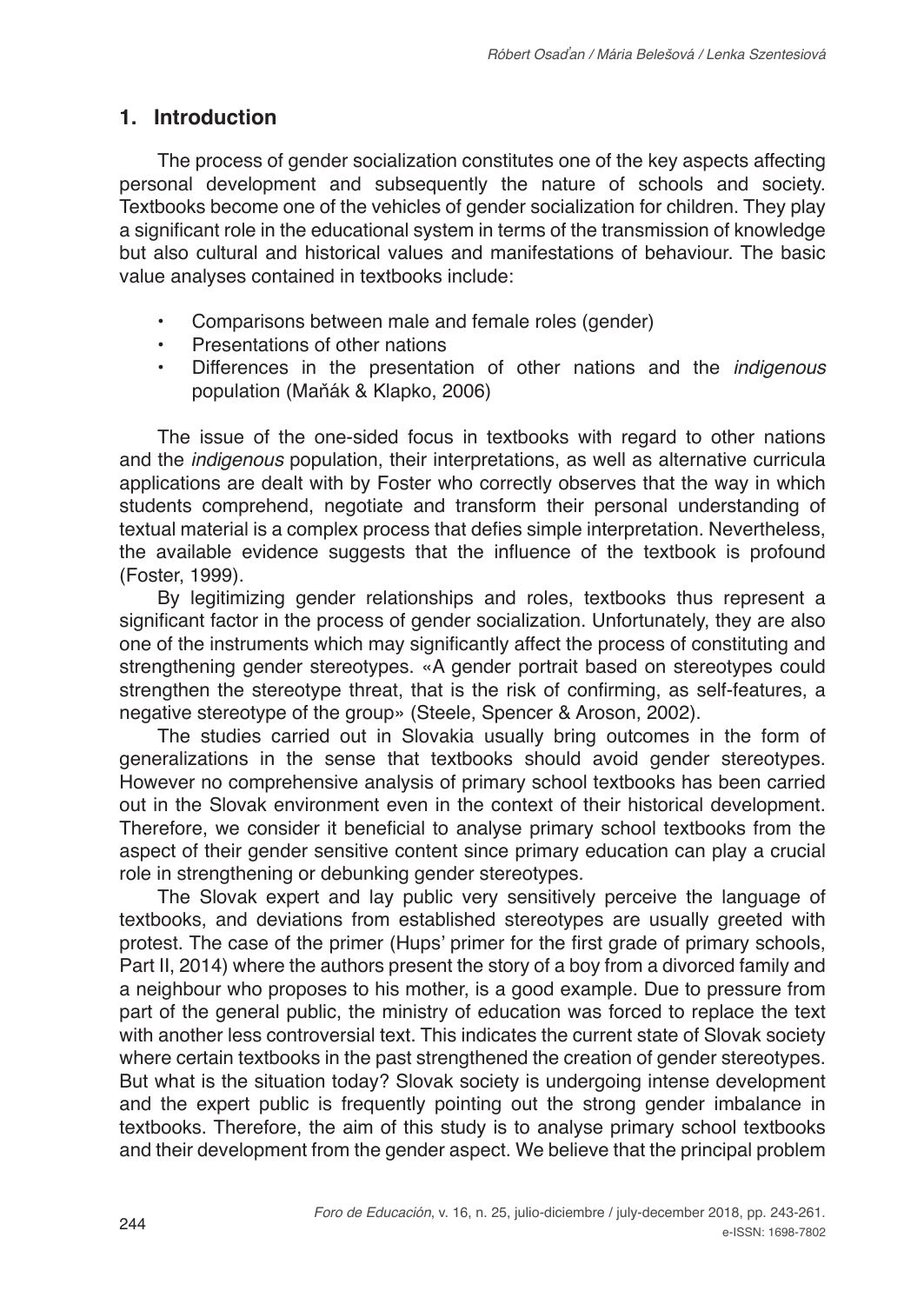must reflect the reality of a learning group of children or schools, as shall be specific and accessible to solution. As regards the definition of key concepts in teaching, we also believe that teachers must be principally responsible. (Kostrub ,Tothová, Severini & Kikušová, 2014).

The situation in the Czech Republic is similar, where Smetáčková (2007) states

current textbooks work more frequently with traditional methods of presentation. Men and women are depicted in situations which apply gender stereotype ideas of women in the kitchen and men in the workshop or garage, women taking care of children and men managing companies, etc. The majority of textbooks predominantly expose students to male models in the field of scientific achievements. If a textbook is related to a subject more closely connected to boys rather than girls, the examples used in it are more often from the environment acceptable for boys and vice versa.

However, gender development is a key experience in a child's life and textbooks play an extraordinary role in the form of model male and female behaviour and gender roles. Oppressing and limiting the personality potential of students may also be one of the consequences of gender stereotype support at schools.

Gender related prejudices can markedly limit the development of potential among girls with extraordinary abilities, which can subsequently be manifested in their personal and professional life. In this context, gender stereotypes may have a retarding function which has an impact on the entire society. The effort to eliminate gender stereotypes from textbooks is present in the majority of countries, as documented by the UNICEF report (2009), which states that «there is now greater awareness among curriculum makers and textbook writers of the value of designing more gender-sensitive education al in puts. However, even countries where the discussion and research of this topic has taken place for decades continue to "grapple" with the issues related to gender sensitive textbooks for children».

The USA is an interesting example; despite intensive research and nation-wide discussions concerning gender stereotypes, research shows a continuing prevalence of male figures and stereotyped gender patterns in textbooks. Recent studies of gender bias in textbooks in the United States turned up what has been described as the largest – scale research ever conducted, involving 5,618 children's books published from 1900-2000 – (McCabe *et al.*, 2011). The authors found general – and large-scale – underrepresentation of females: For example, males were presented almost twice as often in titles and 1.6 times more as central characters. The most extreme underrepresentation of female central characters involved animals and the least was of female children. The authors consider the relative absence of animal and human females in children's books to be a form of «symbolic annihilation»: ignoring or underrepresenting women and girls in cultural products denies their existence (Blumberg, 1984). The aforementioned research indicates a disturbing trend even in developed countries where issues related to gender equality have formed a part of the state policy for a long time.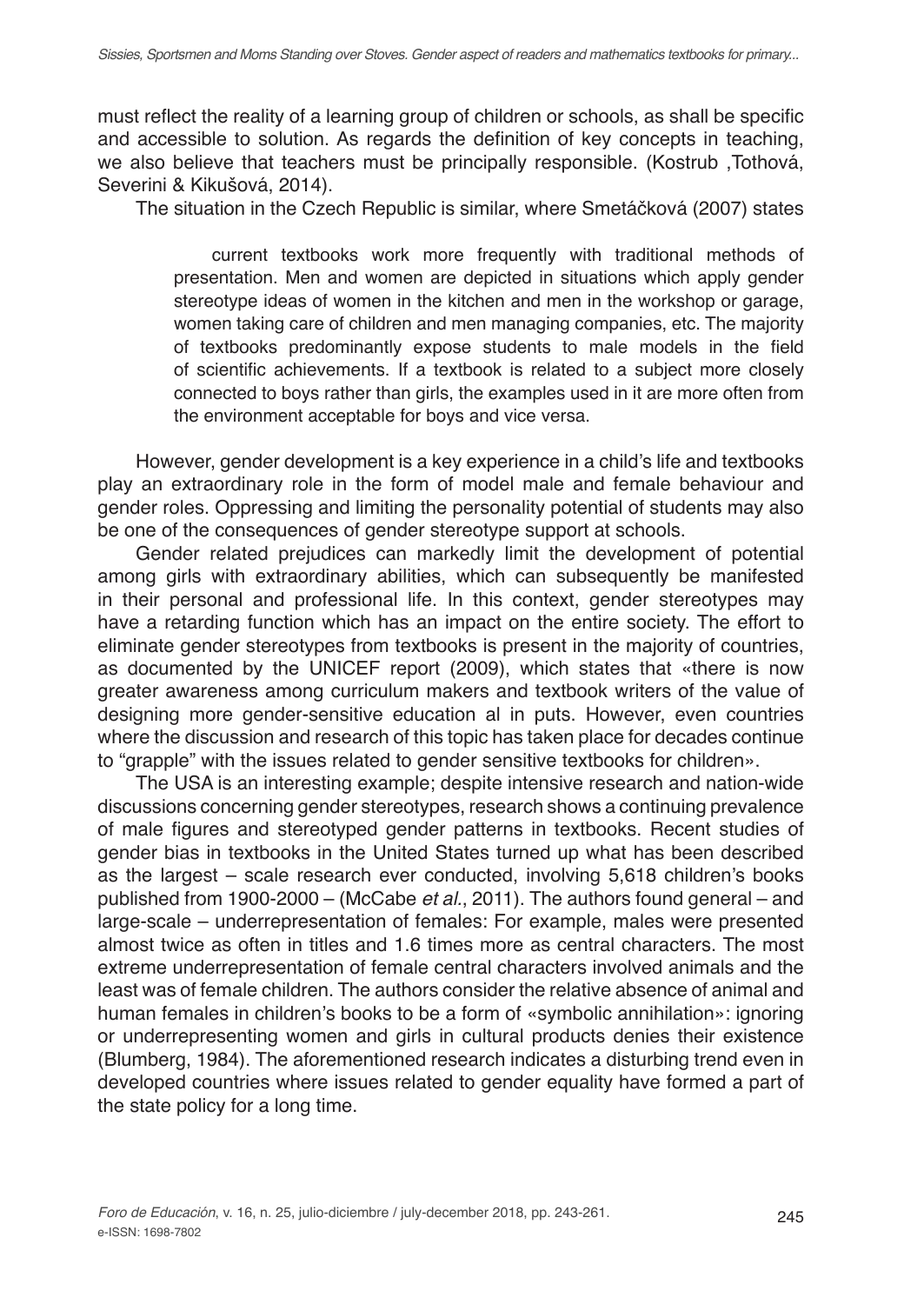# **2. Gender equality and textbooks**

The centre of attention in gender equality is shifting to primary education and textbooks due to the fact that textbooks are one of the significant factors that influence the behaviour of children. Of course, behavioral manifestations in individuals are not shaped by textbooks alone, and the process of socialization is much more complicated. Margaret Archer (1988) points to a cultural integration myth, suggesting that the concept of a unitary culture be discarded altogether. Thus, although textbooks may represent a major element in the socialization process, their comprehension and interpretation are also determined by the cultural background of the individual.

They represent a kind of medium through which children acquire cultural literacy in the form of illustrations as well as formulations which set the norms for female and male behaviour.

> Experts usually agree that children's readers underwent a significant positive transformation in using gender neutral language and presenting women. However the imbalance in favour of men continues, not only regarding the frequency of male and female characters represented in stories, but also concerning the roles attributed to these characters (girls are more frequently saved than boys) boys have a greater sense of adventure, women are always subordinated to men at work and never the other way around (Curran & Renzetti, 2003).

The significance of textbooks in primary education thus also lies in their transmissive function of learning gender roles. The depiction of gender roles in textbooks is also a kind of mirror of social development concerning the status of men and women in society. Naturally, textbooks are not the only source of learning gender roles. The family is the first source, followed by school, which through textbooks also delivers to children gender-determined manifestations of behaviour. The specific feature of textbooks is that in addition to their educational role they constitute a source of model situations which are socially acceptable. Gender models in textbooks may be so suggestive that they gradually shape the way students perceive the surrounding world which strengthens the gender optics of their worldview. The result is that gender-determined manifestations of behaviour are frequently considered by the general public as natural, even genetically given.

> A biased representation of females and males can lead to students' sense of what is normal for women and men in our society. In other words, the content of textbooks helps reinforce gender as a social division and perpetuate inequalities between men and women. Experts and authorities in educational so believe that the health and mental, social, cultural and scientific growth of every learner depends on a balanced and appropriate system of education. Books are part of this appropriate curriculum (Kemp, 1977).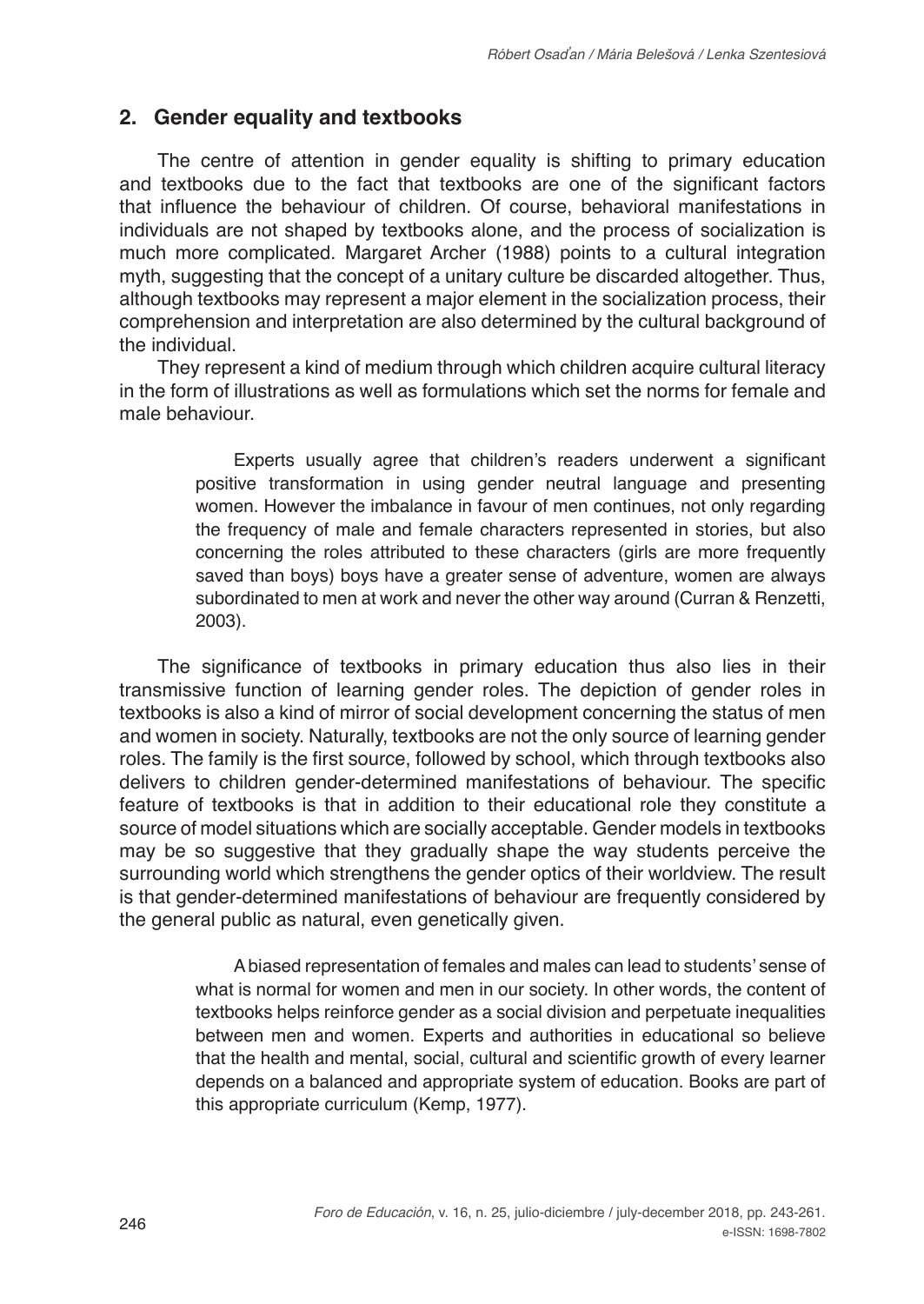Gender insensitive textbooks also show a smaller representation of female characters. The absence of female models thus has a negative impact on the selfperception, ambitions and careers for girls who are under the influence of gender optics of society from an early age. It is only natural that boys as well as girls try to identify with models of behaviour, and the provision of such models constitutes one of the ways of shaping their worldview and the gender distribution of roles. Ironically, parts of the textbooks for children are the ones which strengthen gender stereotypical behaviour instead of promoting the idea of gender equality. As Lloyd (2005) states «the manner in which gender is represented in children's textbooks impacts attitudes and perceptions of gender-appropriate behaviour in society».

Textbooks should contain models that girls and boys can identify with in compliance with the principle of gender equality. The depiction of men and women performing a wide spectrum of social activities which are frequently unconventional (e.g., a man as a teacher in kindergarten) creates space for teaching gender equality to children. Thus, textbooks should become a space where it is clearly declared that except for occupations where physical strength is required, there are no gender determined limits in modern society regarding the choice of occupation. The aim is to debunk stereotypical ideas related to the choice of occupation according to gender. Thus women could be depicted as pilots, plumbers and technicians, and men could be depicted as teachers, nurses, etc.

Article III of UNESCO's World Declaration on Education for All (1990) reads «The most urgent priority is to ensure access to, and improve the quality of, education for girls and women, and to remove every obstacle that hampers their active participation. All gender stereotyping in education should be liminated».

Despite declarations and official proclamations, textbooks constitute one of the fundamental indicators of the difficulty in promoting the idea of gender equality in all social spheres.

Gender sensitive books may help children to debunk and eradicate gender stereotypical behaviour; but strengthening gender stereotypical behaviour may represent a serious obstacle in their-self-assessment, self-expectations and career.

Gender stereotypes represent one of the most persistent cases of gender inequality since they are anchored practically in every aspect of our lives in all periods of human life and are usually acquired in the process of informal and formal education as well. Therefore it is understandable that their debunking must be supported by a consistent state policy; otherwise the impact will be marginal.

The content of textbooks, illustrations as well as language should represent a change in the existing system of values in society and strengthen the position of women. The selection of topics in textbooks which should be oriented on the cooperation of men and women in everyday social activities also plays an important role here. Thus, the model of women as equally active participants in the life of society will be strengthened to the detriment of their passive role which creates social expectations supporting gender stereotypes. In the past, texts in textbooks were full of gender stereotypes where women were the sensitive ones oriented on family care (indoor activities) as opposed to strong and brave men who focused on professional activities (outdoor activities). «Moreover, the same fact that they spend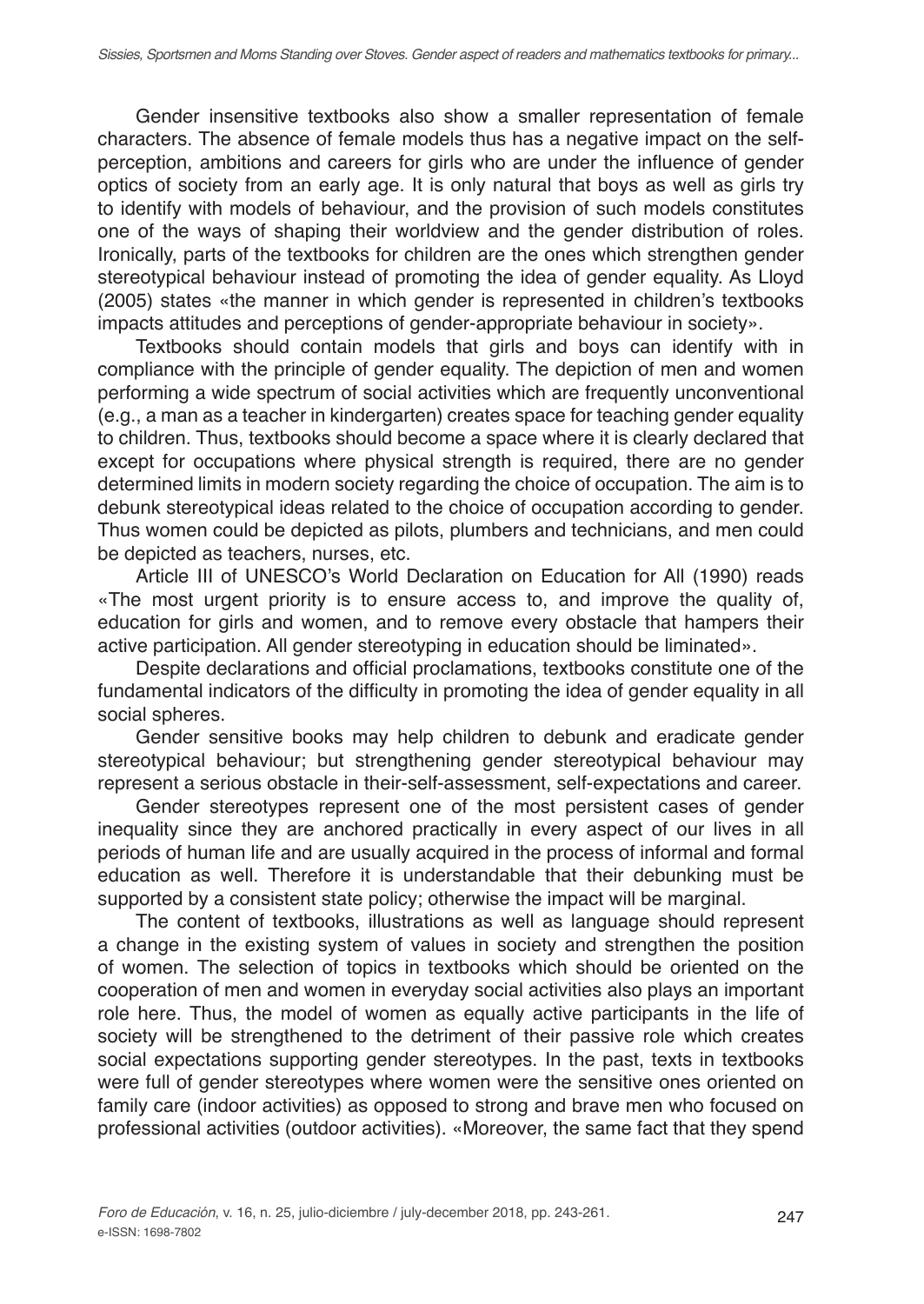a consistent part of their time in outdoor activities portrays the image of a man who develops his social identity and his self-esteem» (Tajfel, 1981).

Experts no longer question the correlation between learning gender identity and education. It is essential that textbooks participate in promoting socially accepted gender roles and thus strengthen the social structure as well as the patterns of behaviour which are subsequently manifested in the differentiation of individuals who are treated unequally.

This study presents results of research whose goal is to open the discussion on primary education textbooks in Slovakia as a mediator of gender roles. It is ironic that in Slovakia where the idea of gender equality is part of state policy this topic has not been studied, despite the fact that experts frequently agree regarding the significant role of textbooks in this process. «School textbooks play a crucial role in determining pupils' worldview of female and male roles in society» (Byrne, 2001; Harrison, Azzarito & Burden, 2004; Kobia, 2009).

# **3. Analysis of current mathematics books and textbooks in primary education**

Five available Mathematics textbooks for the  $3<sup>rd</sup>$  and  $4<sup>th</sup>$  grades of primary schools and 2 available reading textbooks – Readers designated for the  $3<sup>rd</sup>$  and  $4<sup>th</sup>$  grades of primary schools were selected for the content analysis –. All of the textbooks for further processing had to be approved by the Ministry of Education of the Slovak Republic and used by teachers and pupils.

Selected textbooks have been incorporated into the research sample because they are taught in the Slovak Republic. The textbooks with which teachers have the opportunity to work are not large, so the selection of these textbooks is limited and the sample is small. Virtually all the textbooks we have available.

List of analysed textbooks:

- **•** MAT 4/2005 BERO, P. PYTLOVÁ, Z. 2005. Mathematics textbook for the 4th year of elementary school. 2005. Bratislava: Orbis Pictus Istropolitana. 80 p. ISBN 80-7158-627-7.
- **•** MAT 4/2013a BELIC, M. STRIEŽOVSKÁ, J. 2013. Mathematics 4 for the first grade of elementary schools. Bratislava: Aitec. 88 p. ISBN 978-80- 8146-089-0.
- **•** MAT 4/2013b BERO, P. BEROVÁ, Z. 2013. Mathematics textbook for the 4th year of elementary school. 1st part. Bratislava: OrbisPictusIstropolitana. 72 p. ISBN 978-80-8120-205-6.
- **•** MAT 4/2013c BERO, P. BEROVÁ, Z. 2013. Mathematics textbook for the 4th year of elementary school. 2nd part. Bratislava: Orbis Pictus Istropolitana. 72 p. ISBN 978-80-8120-206-3.
- **•** MAT 3/2013 BELIC, M. STRIEŽOVSKÁ, J. 2013. Mathematics 3 for the first grade of elementary schools. Bratislava: Aitec. 88 p. ISBN 978-80- 8146-077-7.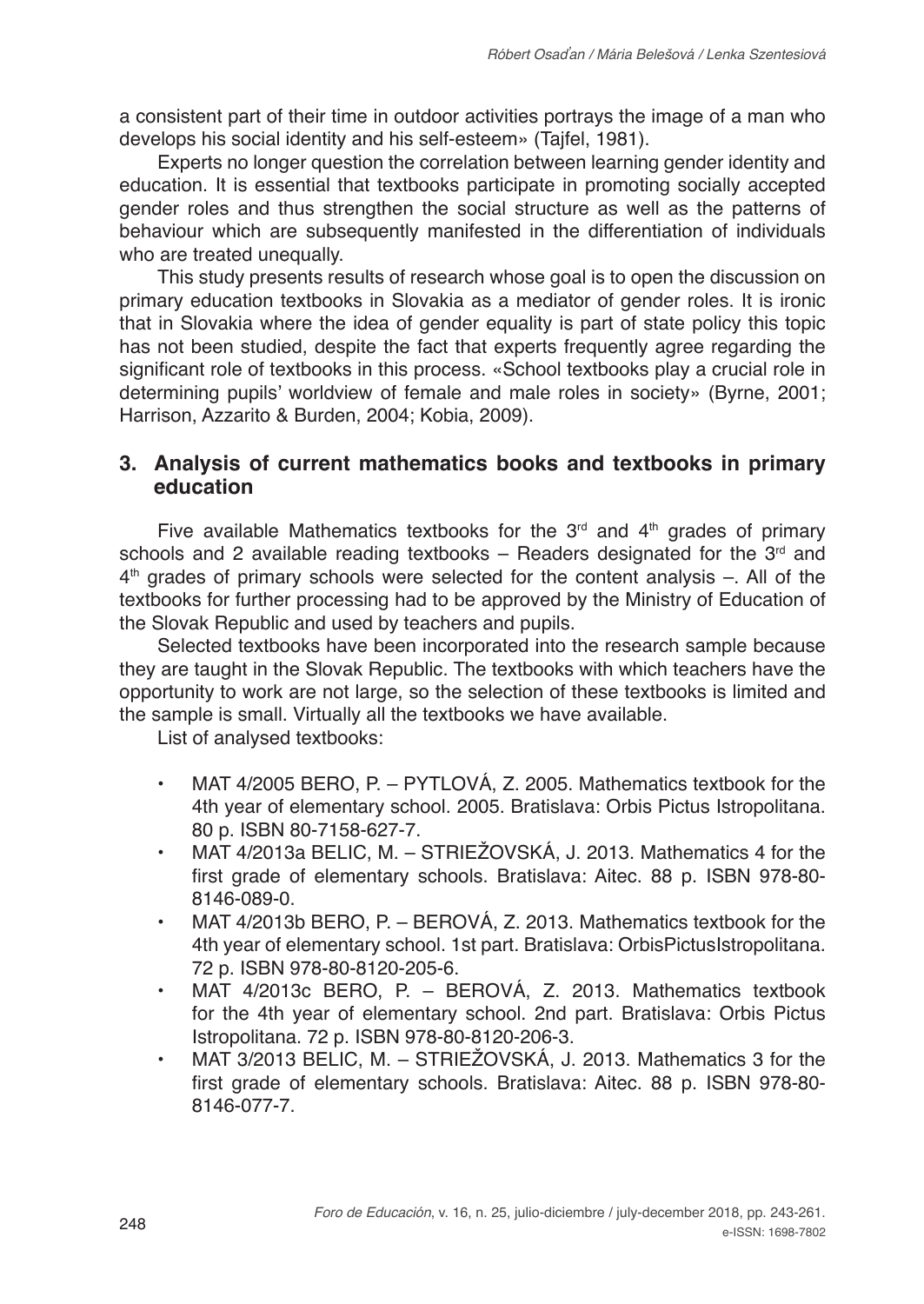- **•** TEXT 3/2012 HIRSCHNEROVÁ, Z. FILAGOVÁ, M. ONDRÁŠ, M. 2012. Textbook for the  $3<sup>rd</sup>$  year of a primary school. Bratislava: OG – Poľana Publishers, spol.s.r.o. 130 p. ISBN 978-80-8116-012-7.
- **•** TEXT 4/2013 HIRSCHNEROVÁ, Z. FILAGOVÁ, M. ONDRÁŠ, M. 2013. Textbook for the 4<sup>th</sup> year of a primary school. Bratislava: Príroda Publishers, s.r.o. 122 p. ISBN 978-80-07-02284-3.

We focused on the issues related to constructing and strengthening gender stereotypes in texts. The analysed stereotypes related to two basic areas: the depiction of relationships between men and women and girls and boys, i.e., the basic gender-determined patterns of behaviour and questions of «male-female» polarity, and the gender-determined character traits which society identifies with boys and especially with girls as gender desirable and acceptable. Through the texts this awareness is corrected and guided as children read them in math and literature classes.

Our goal is to provide a stratified view of the most frequently mediated gender stereotypes that Slovak students may encounter in the aforementioned textbooks. Gender, which was represented in the examples of the textbooks written by various authors, is the central theme of all of the categories presented below. We submit them in clusters to ensure that their titles aptly represent the gender. We also interpret the literal wording of the problems, the code for the textbook, the year of its publication, the page on which the problem is located and the number of the problem.

# 3.1. *Mom is shopping*

The first category which in terms of frequency in textbooks appeared most often was mom as the shopper. The fact that mom is shopping is obvious in all five examples. We can see that the mother is the one who procures food for the household and makes sure that the family members always have something to eat. In addition to food, the mother is portrayed as the one who also purchases clothing (socks) or fabric from which she has clothingmade. The aforementioned cases include a typical depiction of the expected model of femininity.

Mom bought 4 half-kilo bags of rice. How many kilograms of rice is this in total? MAT 4/2005, p. 6/problem No. 4

Mom bought desserts worth 10 euro and food worth 25 euro for Danka's birthday celebration. How much money is it in total? MAT 4/2005, p.16/problem No.2

Mom bought 7 pair of socks for 40 cents each. How much money did she pay? MAT 4/2005, p. 29/problem No. 2

Mom bought 4 meters of fabric and had a dress made from it. She paid 55 euro to the dressmaker for making the dress. How much was 1 meter of fabric if she paid 83 euro in total for everything? MAT 4/2005, p. 70/problem No. 9

Mom asked the shop assistant (female) to give her half a kilo of ham. The shop assistant gave her 400 g of ham. Did the shop assistant give her the proper amount? If the shop assistant made a mistake, by how much? MAT 4/2013c, p.62/problem No.3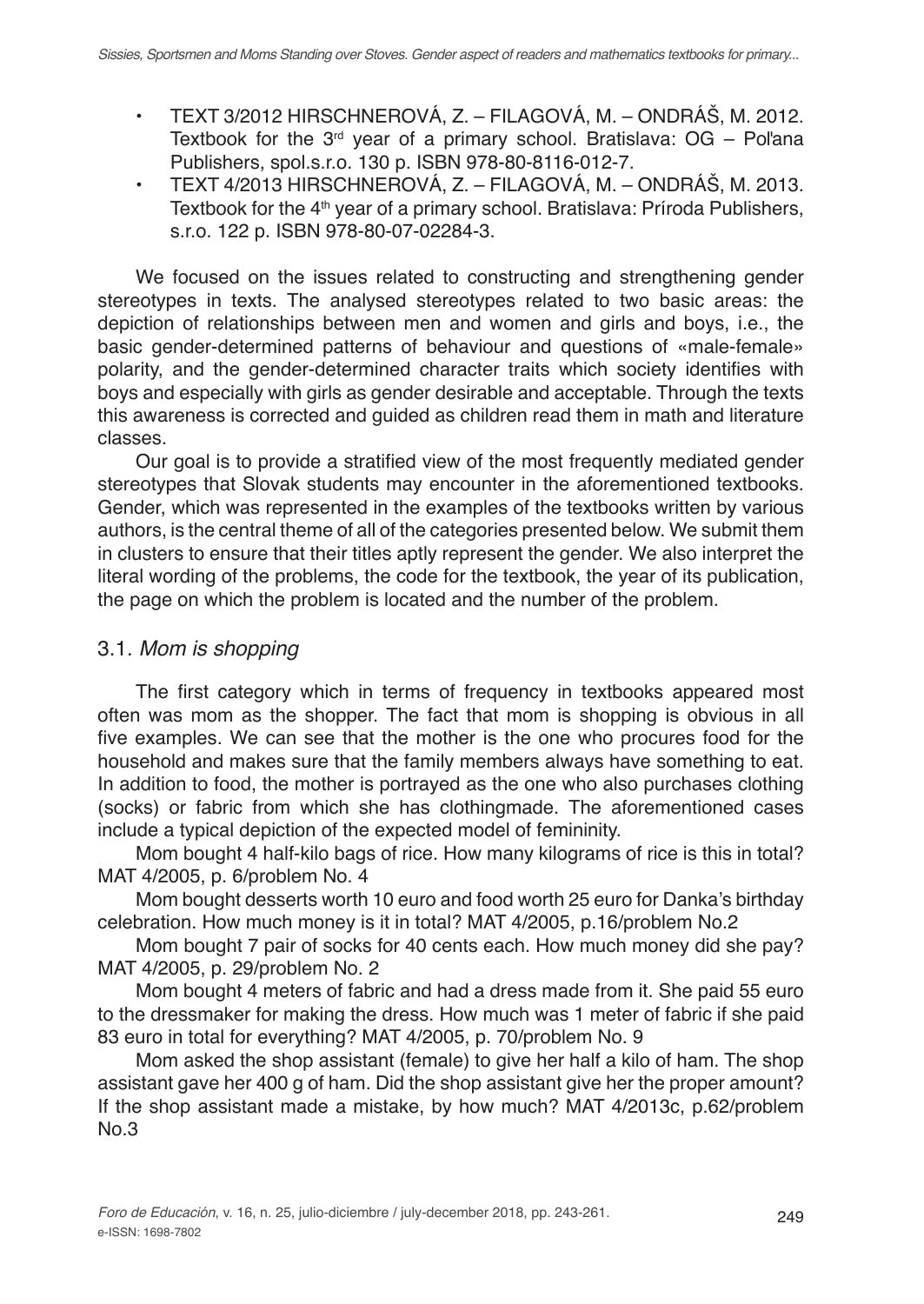Mom bought four yoghurts at the store. Daddy bought five times more yoghurts. How many yoghurts did daddy buy? MAT 3/2013, p.31/problem No.4

## 3.2. *Boys are better in sports than girls*

Models with which children identify themselves from early childhood are connected with male strength which is mostly compared with female strength. This idea is unquestionable in our culture and is also interpreted in textbooks. Notice the activities which are carried out by boys. They are sports which are typically male sports and games, and as such they are presented in that fashion. It is bicycling, running, kicking penalties in football, and marbles. A girl is mentioned only in connection with somersaulting, and she is immediately told by a boy that he will be more skilful and will do more somersaults.

Miro and Zolo are riding bikes at the same speed. Miro cycles 9 kilometres in an hour. Zolo cycles 36 kilometres in 4 hours. Which of them cycles more kilometres in an hour? MAT 4/2013a, p.47/problem No.5

Milka did 4 somersaults in a row. Peťko brags that he cando five times more somersaults. How many somersaults must Peťko do? MAT 4/2013b, p. 28/problem No.16

Four boys were racing. Paľko finished before Janko, but he was not first. Jožko was last. In which place did Adamko finish? MAT 4/2013c, p.68/problem No.11

Adam was practicing kicking penalties. At the beginning of practice he took 25 shots and at the end of the practice he took 37 shots on goal.He scored 19 times. How many times did he miss? MAT 4/2013c, p.71/problem No.5

When brothers Miško and Jurko went to play marbles, each of them had 56 marbles in their bags. Miško won 27 marbles from Ferko. How many marbles did the brothers bring home if Jurko did not play? MAT 4/2013c, p.71/problem No.9

## 3.3. *Girls as readers and writers*

The gender stereotype which comes to the foreground in this category is related to the depiction of girls as active readers and writers, i.e., the ones who actively work with words in printed form, as opposed to boys. We can see a certain parallel with the levels in international tests of reading ability, where girls in Slovakia achieved significantly better results than boys in every cycle of PIRLS studies. The results of the international PISA study, which, in addition to others, analyses the reading literacy of 15 year old students, show that the differences in the reading ability of boys and girls continue even among older students. The differences between the performance of Slovak boys and girls in every testing cycle (2003, 2006, 2009) were significant in favour of girls (Galádová *et al.*, 2013).

There are 9,400 words in the book. Janka has read 6,300 of them. How many words in the book has Janka not read? MAT 4/2013c, p.54/problem No.2

Lujza read 18 pages of her favourite book in 3 days. Each day she read the same number of pages. How many pages did she read every day? MAT 3/2013, p.45/problem No.5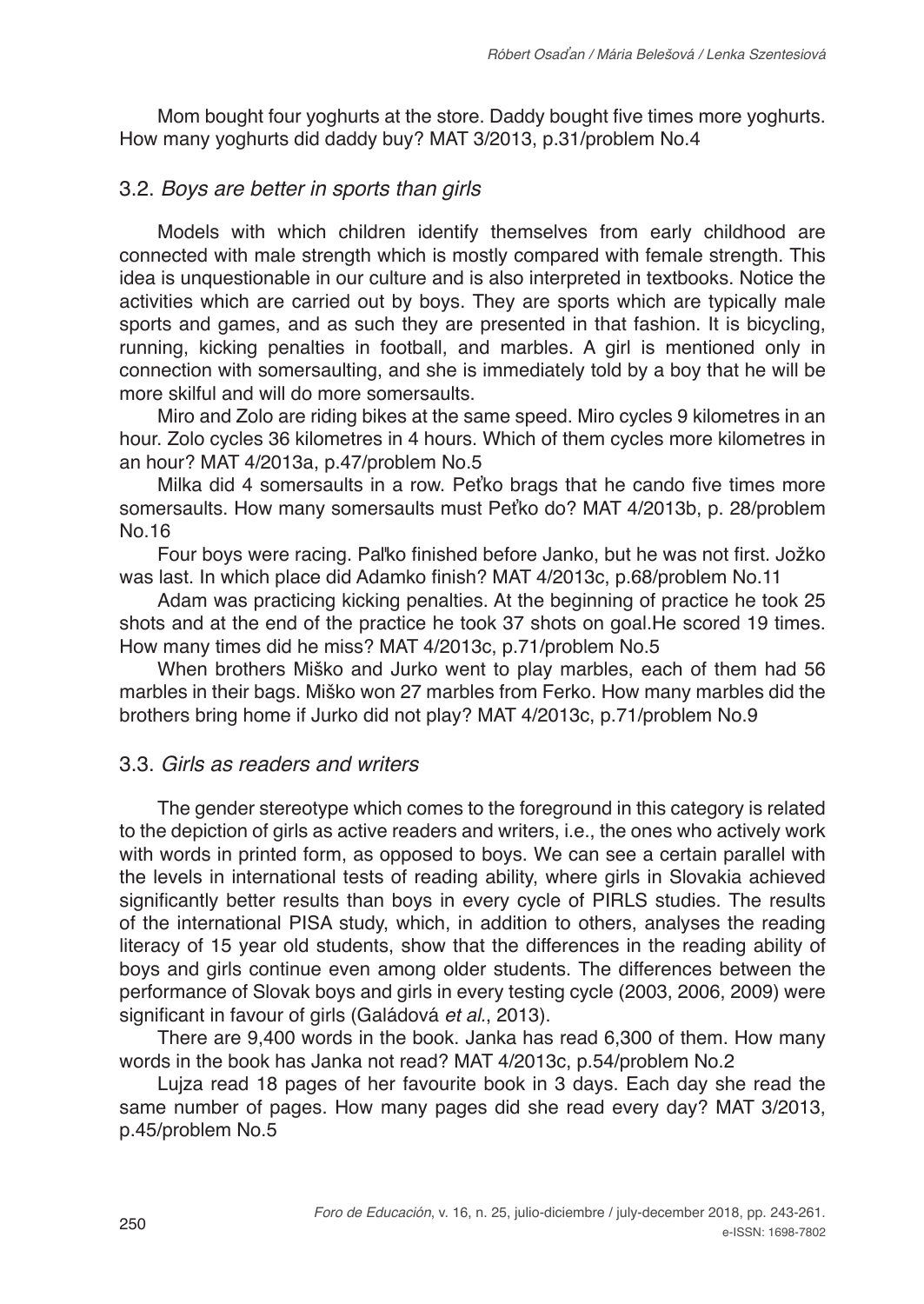Mirka read a fairy tale which had 686 words. Marika read a fairy tale which was 9 words longer than Mirka's fairy tale. How many words did Marika's fairy tale have? MAT 3/2013, p.55/problem No.3

Zora has read 50 pages of the encyclopaedia with 1,457 pages. How many pages of the encyclopaedia has Zora not read? MAT 3/2013, p.65/problem No.5

Danka and Janka agreed that they would only write each other two-word text messages. They wrote seven of them. How many words did they write? MAT 4/2013b, p.7/problem No.5

#### 3.4. Boys are more physically fit

One of the ongoing gender stereotypes is that men are stronger than women and thus they achieve better results in activities which are directly related to carrying out certain acts. These stereotypes appear in textbooks in the following problems. Two boys help the teacher to carry her books; Dávid threw the ball several metres further than Silvia, Alex jumped 50 cm longer than Sofia. These problems unconsciously show students that the performance of boys is better than the performance of girls.

The boys helped their teacher carry her books. Ferko carries 5 books each time, Miško 4 books each time. How many times will they go if Ferko is expected to bring 40 atlases and Miško 40 readers? MAT 4/2013c, p.4/problem No.6

Silvia threw a ball 25 metres. It was 8 metres less than David. How many metres was David's throw? MAT 3/2013, p.4/problem No.7

Sofia jumped 135 cm in the long jump. Alex jumped 185 cm. Who jumped further? By how many centimetres? MAT 3/2013, p .46/problem No.5

#### 3.5. Girls' activities

The following problems show the exact opposite of what we mentioned in the previous category. Here, the girls are portrayed in typically «female» roles, namely playing with dolls, arranging flowers, being creative in making bouquets, be fair in distribution (of apricots), being more ecological (they sort waste and recycled paper).

Sára has 5 dolls. Her sister Lea has 20 dolls. Lea has how many more dolls than Sára-three times, four times, five times? MAT 4/2013a, p.30/problem No.4

Five girls equally shared 20 apricots. How many apricots did each girl get? MAT 3/2013, p.30/problem No.2

Lucia recycled 16 kg of paper. How many kg of paper did Lenka collect if she recycled 4 times fewer kg of paper than Lucia? MAT 3/2013, p.31/problem No.6

Alenka has 23 roses and she wants to make bouquets from them. How many bouquets can she make? MAT 4/2005, p.29/problem No.6

## 3.6. *Girls are economical*

Problems oriented on saving money were different in the mathematics textbooks for third and fourth grades. We again encounter the female roles when girls are saving for a long time for something they want to buy. They prudently put away every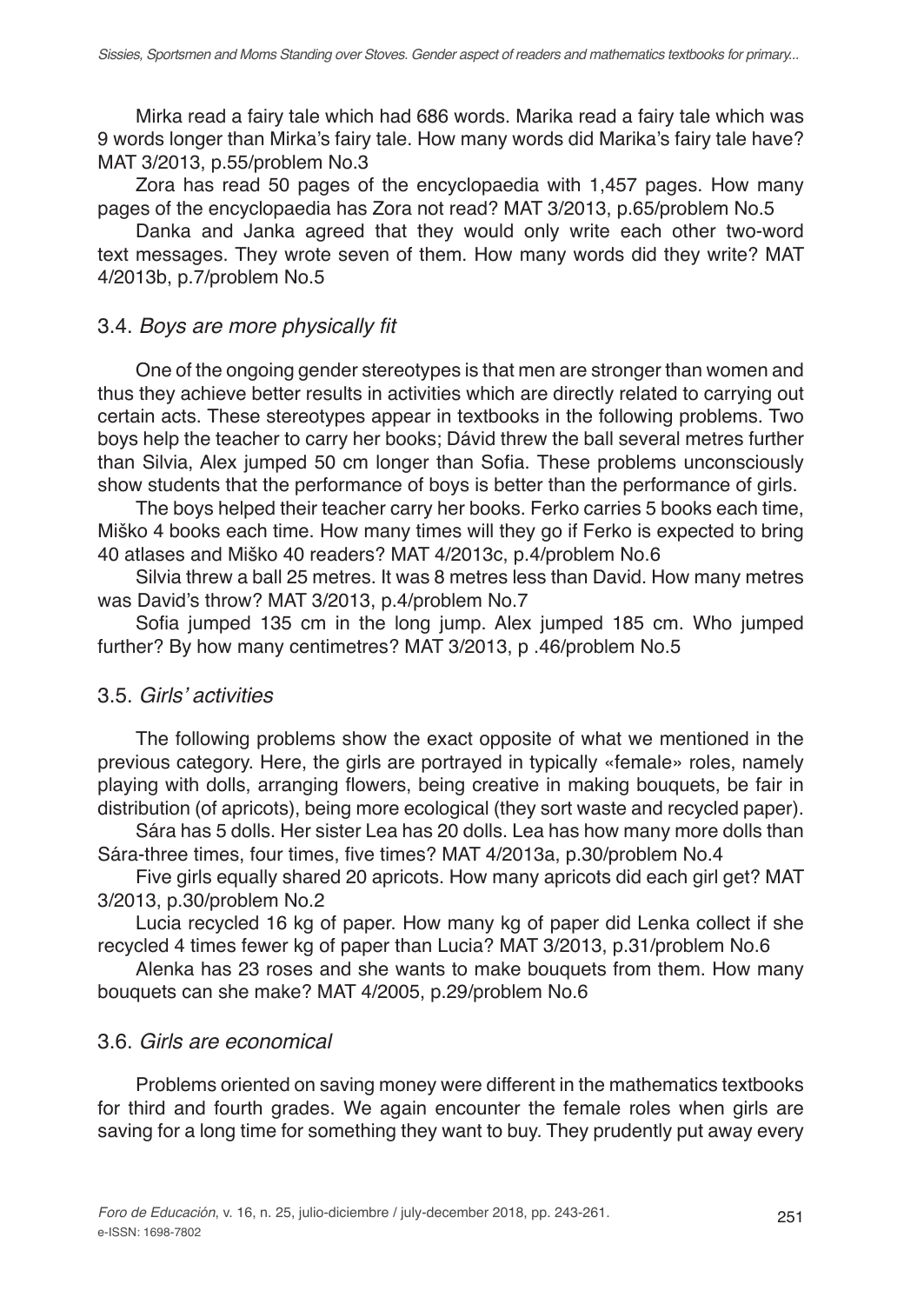cent, as in the case of Lucia, when she wanted to buy a new pen with her saved up money. Even the fact that when they get money (from parents or grandparents) is no exception, they prudently put it away.

Lucka had 548 cents in her piggy bank. Her father added 30 more cents. Lucka took out 78 cents and bought a new pen for herself. How many cents are left in Lucka's piggy bank? MAT 4/2013a, p.6/problem No.7

Katka had 648 cents in her piggy bank. Her grandmother added several cents. Then she had 848 cents. How many cents did the grandmother add? MAT 3/2013, p.46/problem No.2

## 3.7. *Father as the «spender»*

Despite the previous problems, this one is rare in textbooks, but it appeared in one case. Father is portrayed as the one who spends money two days in a row (Monday and Tuesday). Since it is not specified how much was spent (in the first category we learned that mothers spent money for buying food and clothing) we cannot claim that the father spends money for the household, but for entertainment or other expenditures.

Daddy spent 90 euro on Monday. On Tuesday he spent 10 times less. How many euros did daddy spend on Tuesday? MAT 4/2013b, p.70/problem No. 3

#### 3.8. *Women are more skilful and have more stamina at work*

Another truth offered to students through textbooks is the position of genders in terms of skilfulness. Our task was not to assess which gender is more skilful in carrying out any activities, but the textbooks present clear examples. The woman (mother) is twice as fast in sowing the carrot seeds as the father. Mother also managed to work twice as many hours in the garden.

While father sowed 500 carrot seeds, mother managed to sow twice as many seeds. How many seeds did they sow together? MAT 4/2005, p. 37/problem No. 2

Mom was working in the garden for 6 hours, dad for 3 hours less. How many times longer did mother work in the garden than father? MAT 4/2005, p. 37/problem No. 4

#### 3.9. *Mom is cooking*

The role of the mother in taking care of children in our society is generally considered as the set of expectations related to the idea of femininity. Specifically, we prove that in the following problems in which the mother cooks. No problem in the analysed textbooks mentions the father cooking, preparing lunch for his children or buying food. It is the mother or grandmother who spends time in the kitchen and cooks and bakes. This is how it is in many households, despite the fact that media present men as chefs, innovative in their job, creative in preparing meals, fully involved in their profession.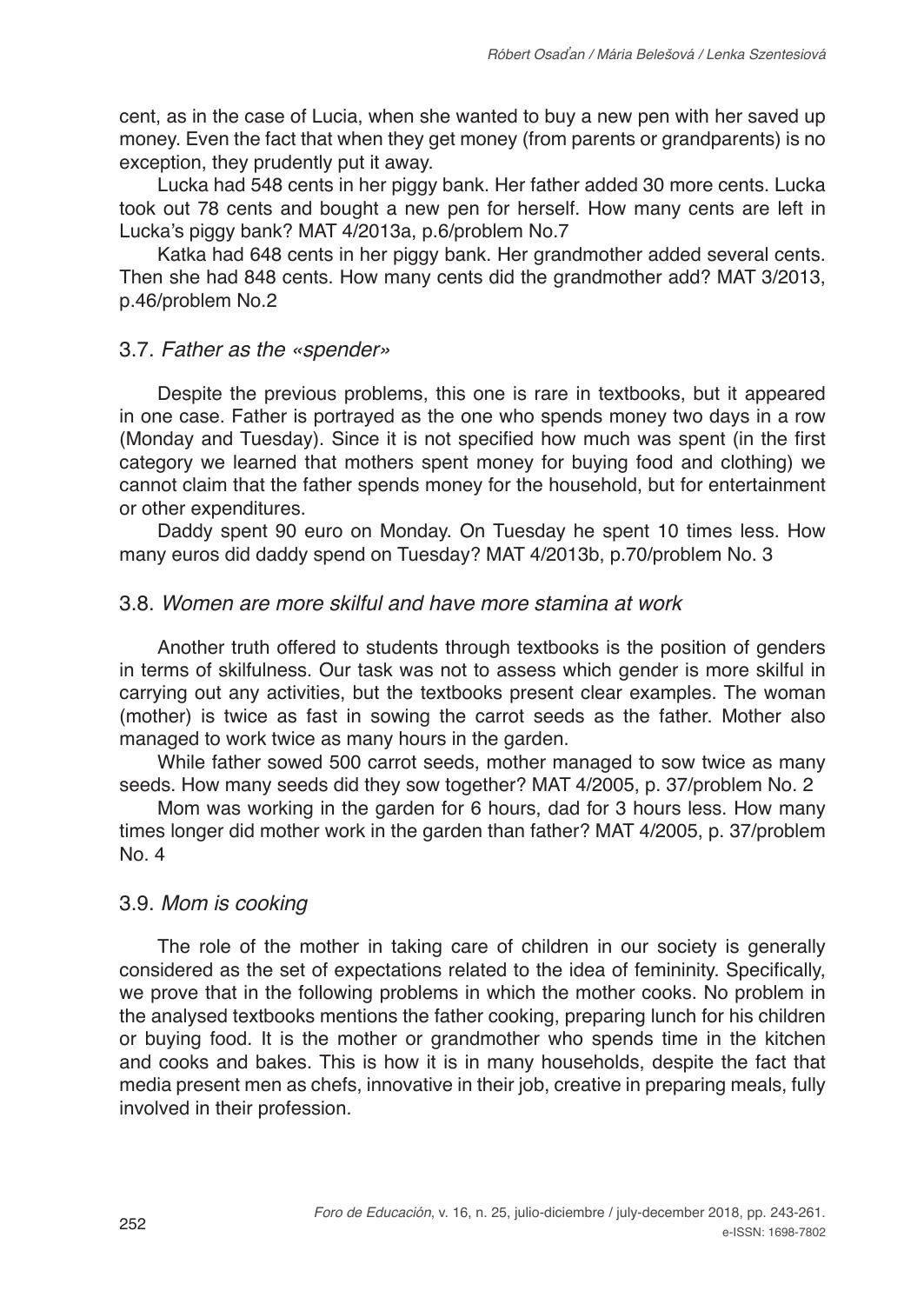Mom used three pots for cooking. What is the average volume of these pots if their volume is 3 litres, 7 litres and 11litres? MAT 4/2013c, p.27/problem No.2

Grandmother baked poppy seed, cheese and walnut pies. There were 37 pies with poppy seeds, 35 with cheese and the rest were with walnuts. How many walnut pies were there if there were 100 pies in total. MAT 3/2013, p.57/problem No.3

# 3.10. *Boys are better in computer games*

Benkovič, Hiľovská and Dubovcová (2011) conducted research concerning computer games and found out that the negative consequences of frequent gaming also have an impact on the youngest generation in Slovakia. In the monitored set of 679 young students over 95 % of the boys and 67 % of the girls play computer games. Boys play computer games much more often than girl students, namely at the level of significance  $p < 0.001$ . These data, like the data in the Czech Republic, Norway and other countries provide evidence that computer games are very popular, especially with boys. The following problems confirm these findings, and we can even encounter the claim when a girl (Zora) also plays a computer game, but a boy (Alex) gets a higher score. Through these examples students also identify with the correctness of their actions.

Zora scored 3,100 points in a computer game. Alex won by 432 points. How many points did Alex score? MAT 4/2013a, p.45/problem No.6

Peťko was playing on the computer. He scored less than 135 points but more than 129 points. How many points could he have scored? MAT 4/2013c, p.40/ problem No.19

# 3.11. *Men in managerial positions*

In available textbooks we could find only one problem which contained a managerial position at work which was designated for men. The textbook Matematika pre 4. ročník (Mathematics for the  $4<sup>th</sup>$  grade)includes the problem identifying the correctness of this formula. These are men (forest ranger Bohdan and forest ranger Karol) who are in charge of several employees.

Forest ranger Bohdan was in charge of 6 employees. How many employees was forest ranger Karol in charge ofif he was in charge of twice as many employees asforest ranger Bohdan? MAT 4/2013a, s.9/pr.3

## 3.12. *Boys as builders*

The last category which we found through the analysed problems refers to a typical male role – builders doing technical work such as building construction –. Although this role is not definitively portrayed in the problem, it encourages boys toward these activities.

Jurko made a structure of 10 cubes. Jakub used four times more cubes for his castle. How many cubes does Jakub's structure consist of? MAT 4/2013b. p.69/ problem No.5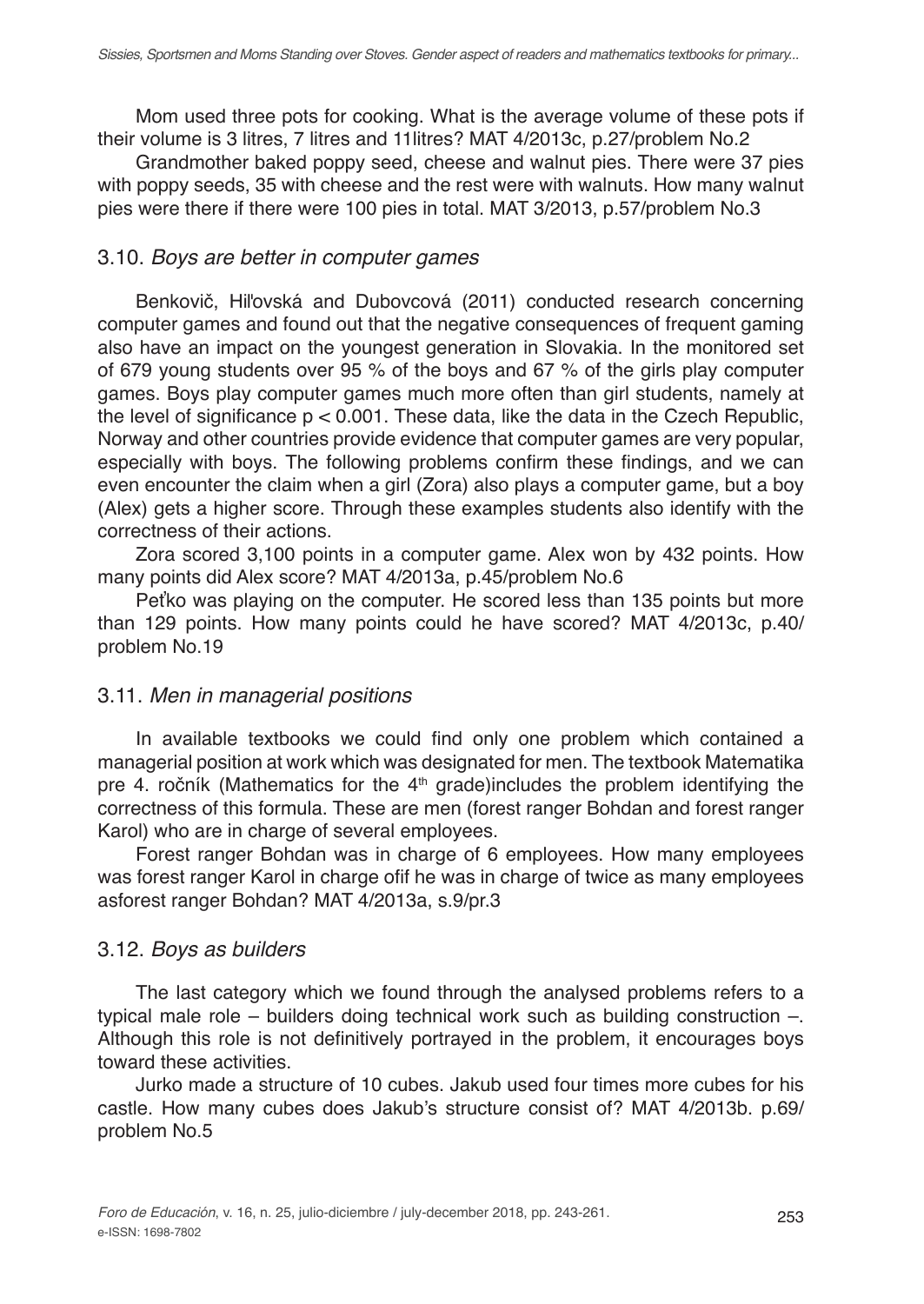The first foreign research of the content of textbooks and children's literature from the aspect of gender indicates that the images of women and men, girls and boys are gender stereotypically portrayed. According to E. G. Belotti (2000), as opposed to the reality, a literary model family is like this:

- **•** mother housewife by the stove, father works and leaves the house and is away all day, they have two children, an older boy and younger girl, and two pets, a dog and a cat whose ages and genders correspond with the ages and genders of the children;
- **•** mother does not work, and has neither hobbies nor fun activities;
- **•** father is usually presented as the provider of the family as well as its moral and intellectual leader;
- **•** boys build towers, jump over fences and chase balls, while girls go shopping, help mother cook, pretend to be women or play with dolls, clean the room or clean the mess after somebody else,
- **•** if two children are playing, the boy is lying on the floor, shoes left in the cornerwhile enthusiastically playing with his building blocks, cars and balls. The girl doesn't usually participate in these thrilling games; she is sitting off to the side, well dressed, with combed hair and her inseparable doll in her hands.

In the majority of textbooks it is anticipated that the female roles and activities are concentrated at home and only men actually leave home for adventure (A. Oakley, 2000).

# **4. Analysis of Current Textbooks. Readers in primary education in the Slovak Republic.**

## 4.1. Boys are careless, don't like to study and it is hard for them

In the literary texts that we analysed the boys did not particularly like school or learning or they were «less quick in thinking», their inability to memorize information was depicted negatively, frequently even accented by the character of a strict teacher, i.e., a woman which scolded them. We present the passage from the story by Miloš Macourek O tom, ako Mach a Šebestová získali odtrhnuté slúchadlo (How Max and Sally Won the Torn Off Phone Receiver)

The teacher entered the classroom and said

Dear students, today I will test you from natural sciences, and she called on Max to say what he knew about hares. But Max knew very little about hares ,and that he had only seen a hare in stew and so he just stood there and kept saying that the common hare lived in the forest [...] until the teacher said, «listen Max, every child knows that a common hare lives in the forest […] that's enough, sit down, tomorrow I will call you on again and if it's not better, you will see!». Textbook 3/2012, pp. 6-7.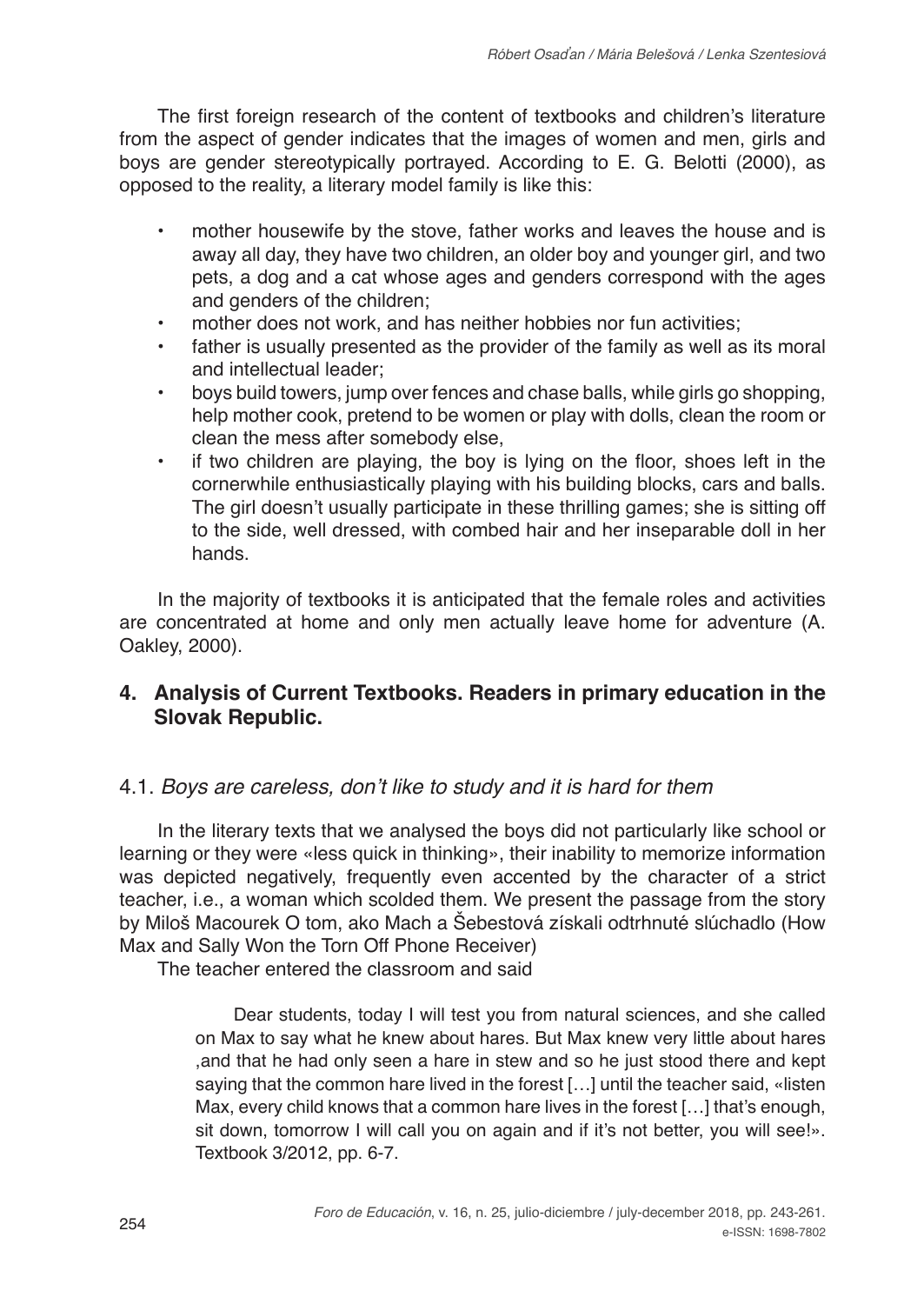Another example of distracted, restless boyhood can be found in the story by Nataša Tanská, Mama, urob iné ticho! (Mom, make a different silence!). It features a boy who is not able to study at home. Everything disturbs him; even his father cannot concentrate on work in the apartment. Eventually they go out for a walk and they are calmed down by the outer space full of metaphors of sounds which the reader is to connect with «boyish hobbies» and masculine experiences.

> There was no point in it. I looked at the same page for the tenth time and I couldn't remember anything. [...] I can't stand this anymore. [...] dad was sitting with a book with mathematic formulas, but he was not looking at the book but at the naked wall. Even he wasn't going to learn anything today. «Let's go out dad» I said. [...] We walked along the river with my dad, but today the air was cleaned neither by the water, nor the wind which was huffing like a formula 1 driver swishing by you. Textbook 3/2012, pp. 89-90.

#### 4.2. *Boys are not good singers and they look funny when trying to sing*

We do not often encounter a boy as a character who is not tailored for musical and artistic activities in literature, however we found several examples here. Vincent Šikula in his story Spevokol (Choir) from the book Prázdniny so strýcom Rafaelom (Vacation with Uncle Rafael) works with this stereotype in a polemic manner. Moreover the stereotype of a dissatisfied and unfairly critical female teacher also appears here.

> The teacher tested every single student at the beginning of the school year. She wanted to find out about their voices. Laco did not want to sing [...] she said that she would inform his parents. She didn't, but she also didn't take him in the choir which performed at almost all of the village festivities. I didn't make it in the choir either. Although she was testing me for the longest time of all. [...] Everybody was laughing. At the end she claimed that musically speaking, I was a dead loss. [...] I learned from my mom that I had no ear for music. I relaxed a bit, because this was already said about me when they wanted to enrol me to the music school in town. Anyway I didn't believe it. Can Mariena or Anča hear better than me? [...] During music lessons the entire class had to march in front of the blackboard; only Laco and I remained at our desks. Other students made faces at us and at first we envied them a bit, but later we found a certain advantage in it. They had to stand for the entire period and we were sitting. Textbook 4/2013, pp. 83-84.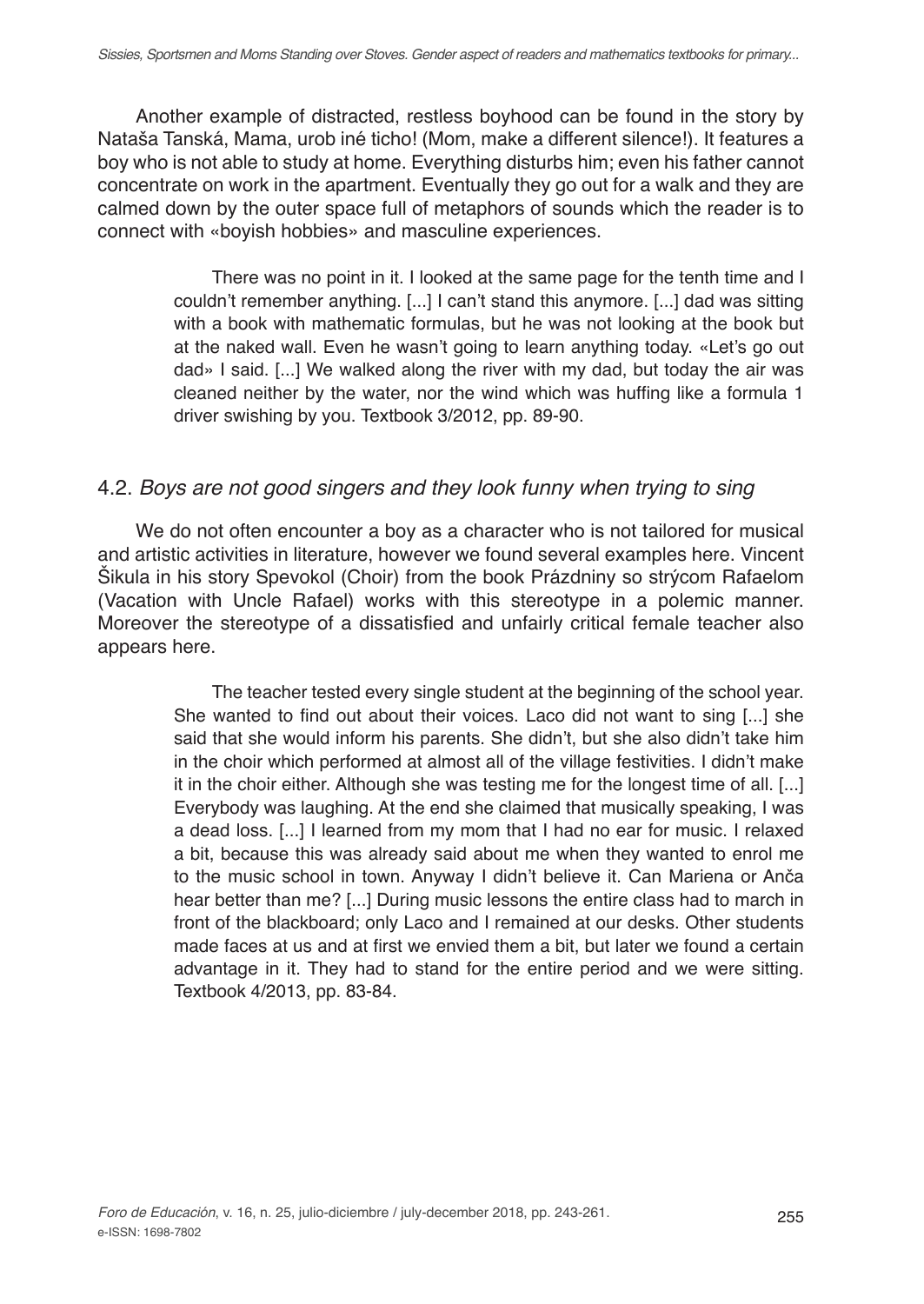# 4.3. *Girls and women do activities which symbolise the comfort of home (to*  boys and men). The kitchen is the space for their (personal) fulfilment

If we talk about the most frequent gender stereotypes, the story Ohňostroj pre deduška (Fireworks for Grandpa) by Jaroslava Blažková is a model text. The preparation of the festive lunch and pie by grandmother who is observed by her grandson while doing these activities is the main motif. The writer portrays the female role model through manual activities (cooking, baking) and these activities define her in the eyes of her grandson or define her gender role, not only manually, but also emotionally (grandmother cooks and bakes for the entire family with love) and sensory (the boy relates her with the smell of food which she prepares for him). The image of «female manual activities» is almost ritualized in the story and the definition of the roles is also obvious within the male framework – the grandson argues with his grandmother about why car mechanics are dirty.

> The electric mixer pleasantly hums in the kitchen. When grandma turns it on everyone's mouths begin to water because it means that there will be some goodies. The mixer is whipping foam out of the egg whites while grandma mixes thin yellow dough in the blue bowl. [...] Grandma is soft, warm and smells of vanilla. Andrej presses his nose into the warm smell. He forgets (gladly) that he was supposed to wash up and grandma forgets as well. Her heart is soft, hot and made of vanilla. She pats Andrej on his messy yellow head and she comes back to her senses only when the soup begins to hiss on the stove. She swiftly pulls it aside and begins to cut noodles. The boy likes to look at her hands. They flash above the board and the knife is like lightening in them, rolled up flat dough turns into thin threads in them. [...] Grandma mixes the dough again. Now she allows him to stick his finger in and lick it. The dough is as sweet as honey. [...] Grandma puts away the electric mixer with sugar foam, pushes away the bowl with black cherries and wipes the tablecloth. Textbook 3/2012, pp. 33-34.

# 4.4. Girls don't fight

In literary texts designated for children this stereotype is a culturally determined model of femininity – the image of women and girls as submissive, tender and docile and who cannot protect themselves or their loved ones. But this stereotype is discredited and counter-balanced in a text with another significant quality courage –. This is what puts the «male and female» experience on an equal footing. Tatiana Lucká works polemically with the motif of «a little girl-ruffian» in the text Môj veľký brat výmyselník (My Big Brother the Inventor). The story is in essence a dramatized dialogue in which the brother scolds his little sister for fighting a boy until it turns out that she did it in his defence. The brother forgives her but we can see in his attitude that he condemns similar behaviour with girls.

> MATEJ: «What did mom and dad say? Until they get home I'm responsible for you».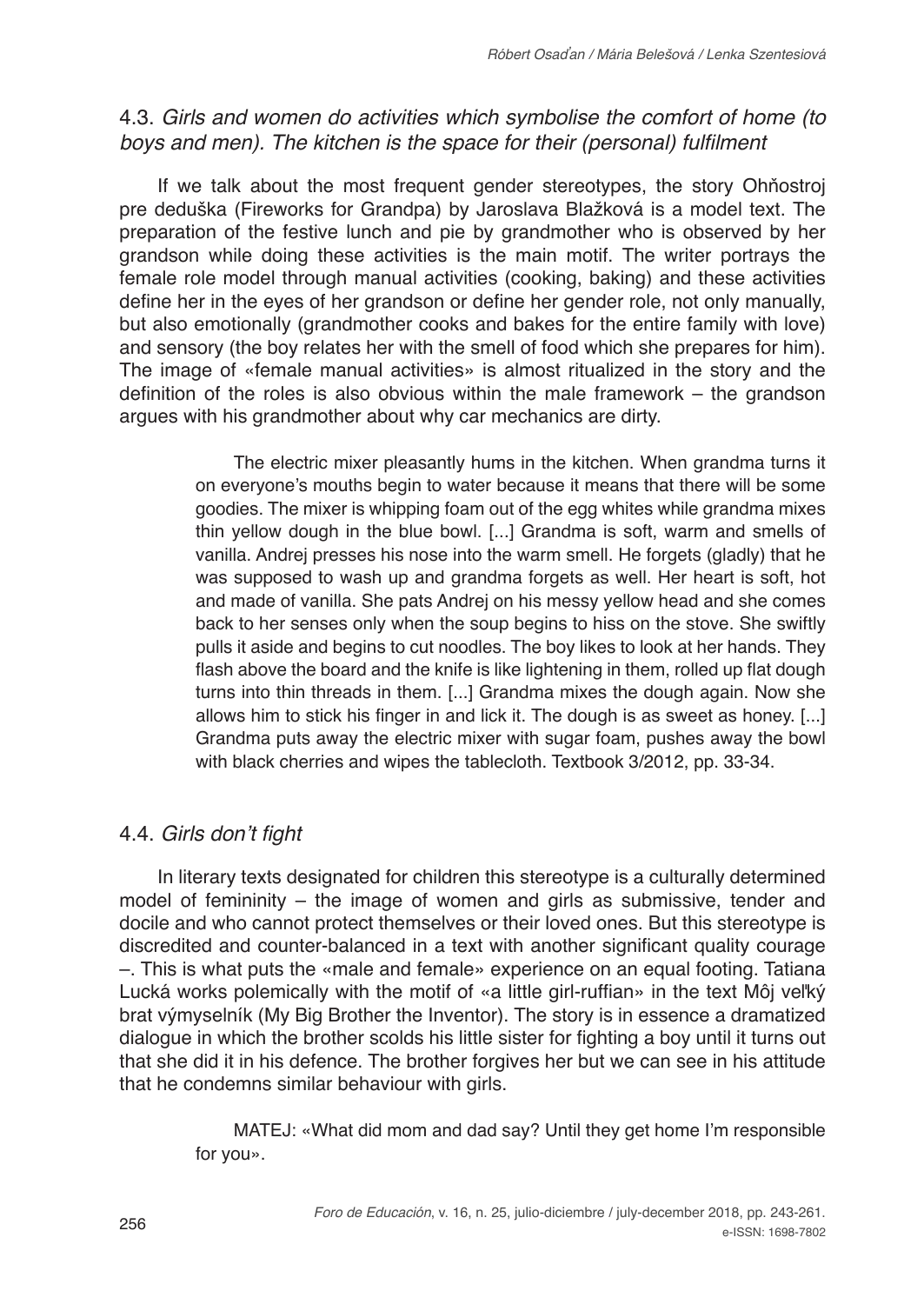ŽOFKA: «I was on my way home, but at the courtyard...» MATEJ:... «you got lost». ŽOFKA: «No, I...» MATEJ: ... «forgot where we live». ZOFKA: «No! I got into a fight!!!». MATEJ: «What? Wow, look at you. Fighting like a guy?!» ŽOFKA: «If you want to know I was fighting because of you». MATEJ: «I didn't know that you were a bully, Žofia». ŽOFKA: «Me?! Edo started it. He said that you were no inventor and that those inventions of yours are just...Should I tell you?».

MATEJ: «Do it».

ŽOFKA: «Rubbish». Textbook 3/2012, pp. 29-30.

#### 4.5. *Boys show affection towards girls by aggressive behaviour, their only motivation for the demonstration of affection is the appearance of a girl*

Another category pertains to communication stereotypes between boys and girls, and in the case of boys such communication is an indication of beginning feelings or interest in the opposite sex. But that is perceived as embarrassing and in the case of the male hero the embarrassment is masked by tough, inappropriate behaviour. We can perceive an attempt at a more cultivated form of feelings that fails as another stereotype. The fact that girls can attract boys only by their physical appearance and fresh girlish beauty is another stereotype frequently appearing in literary texts. We present the poem of Krista Bendová Prekážka (Obstacle) as an example of the «commutation of stereotypes».

> Our Eve – a good looking girl: black eyes, blue ribbon in her braided hair, and her cheeks – like roses in bloom. If you don't believe me, just ask Tóno. Because Tóno – between you and me, fell in love, but please – judge on your own: whenever he sees her, he steps on her foot, pulls her braided hair, one blow on her back after another. [...] Horrible feelings torture Tóno, how to confess his love to her? Then he figured it out, He wrote her a note (full of grammatical mistakes – note by L.S.) [...] Little Eva read it, She took a pen and wrote back.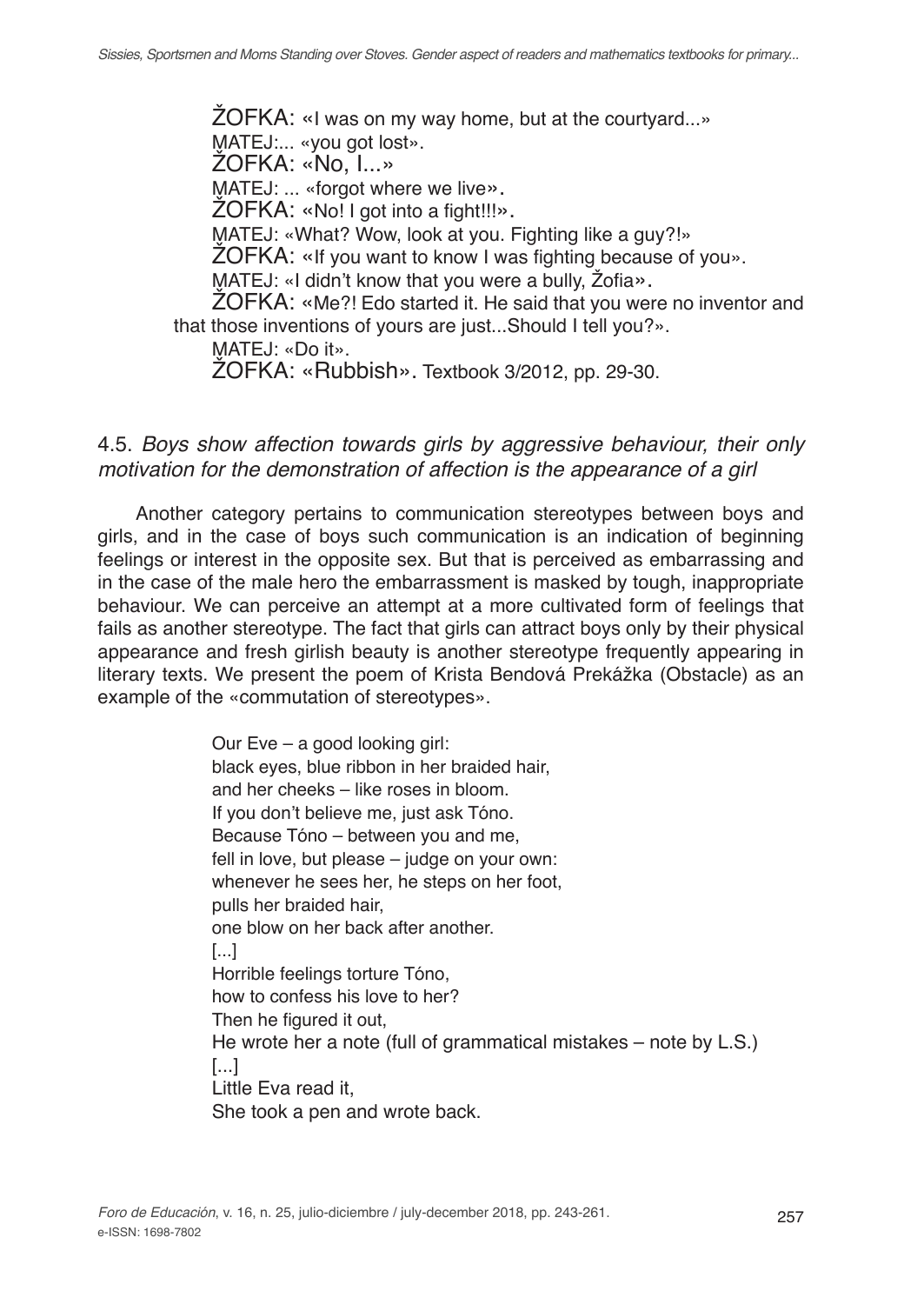«Dear Tóno! Until you learn to spell properly, don't even think about a wedding».

Tóno walks around dumbfounded. He secretly sighs: 'oh, these women…!' But I will reveal to you, that he is studying a lot, to overcome the grammatical obstacle. What people won't do for love? Textbook 3/2012, p. 101.

# 4.6. *Text as an example of (non)productive thinking about stereotypes*

We left the text by Klára Jarunková *Rovnoprávnosť (Equality)* for the end of the analysis. The theme of this text is directly related to the issue of male-female models of behaviour in the school environment, in various contexts, at the level of physical and mental patterns. Despite the topic, the text is conservative and careful, with no signs of subversion or deeper deliberation about whether the culturally determined gender model is correct or whether it's possible to look for alternatives. We present the text in (almost) full wording and parts in bold to show a wide spectrum of stereotypes, physical and mental qualities related especially to girls' behaviour.

> There are over twenty classes in our school and over twenty group leaders in those classes [...] and more than fourteen are girls. We asked the pioneer leader about this, because he's our friend. He said that everything was O.K., because we have equality. I trust him, but I don't like it. Jožo said that equality means that either a boy or girl, it does not matter. But that's not true; one can see it when a girl stands in the goal in football. A girl can't even climb a tree, and if she does, she falls down, so how can equality exist? When we were electing the leader in our class [...] I yelled that I wasn't going to vote for a girl. [...] Anyway [...] our teacher favours girls; even though she doesn't say anything she favours them anyway because she's a girl too. So we elected Anča Paríková. On the way home from school I tripped Anča, so she wouldn't think that she was something special. [...] Then I said that girls are stupid [...] they can only memorize, tattle on boys, and cry for everything and be clumsy. [...] Mišo said that he respects Anča because [...] in industrial arts she got an A in sawing and I got a C and even cut off a nail. [...] Mišo also said that there are also girls who could even be boys and that some boys are worse than girls. [...] Mišo said anyway nobody can choose what he or she is going to be, that even he should have been a girl, because his parents wanted him to be a girl. Until the first grade he had long hair, fortunately his father cut his hair and so he is still a boy. [...] And I said: - If you were a girl I would also want to be a girl, and if that wouldn't be possible, I would marry you. Mišo is the smartest guy in the world. Textbook 3/2012, pp. 120-121.

The text constructs gender stereotypes at several levels. «Typical female qualities» which are exposed in the deliberations of a young boy are understood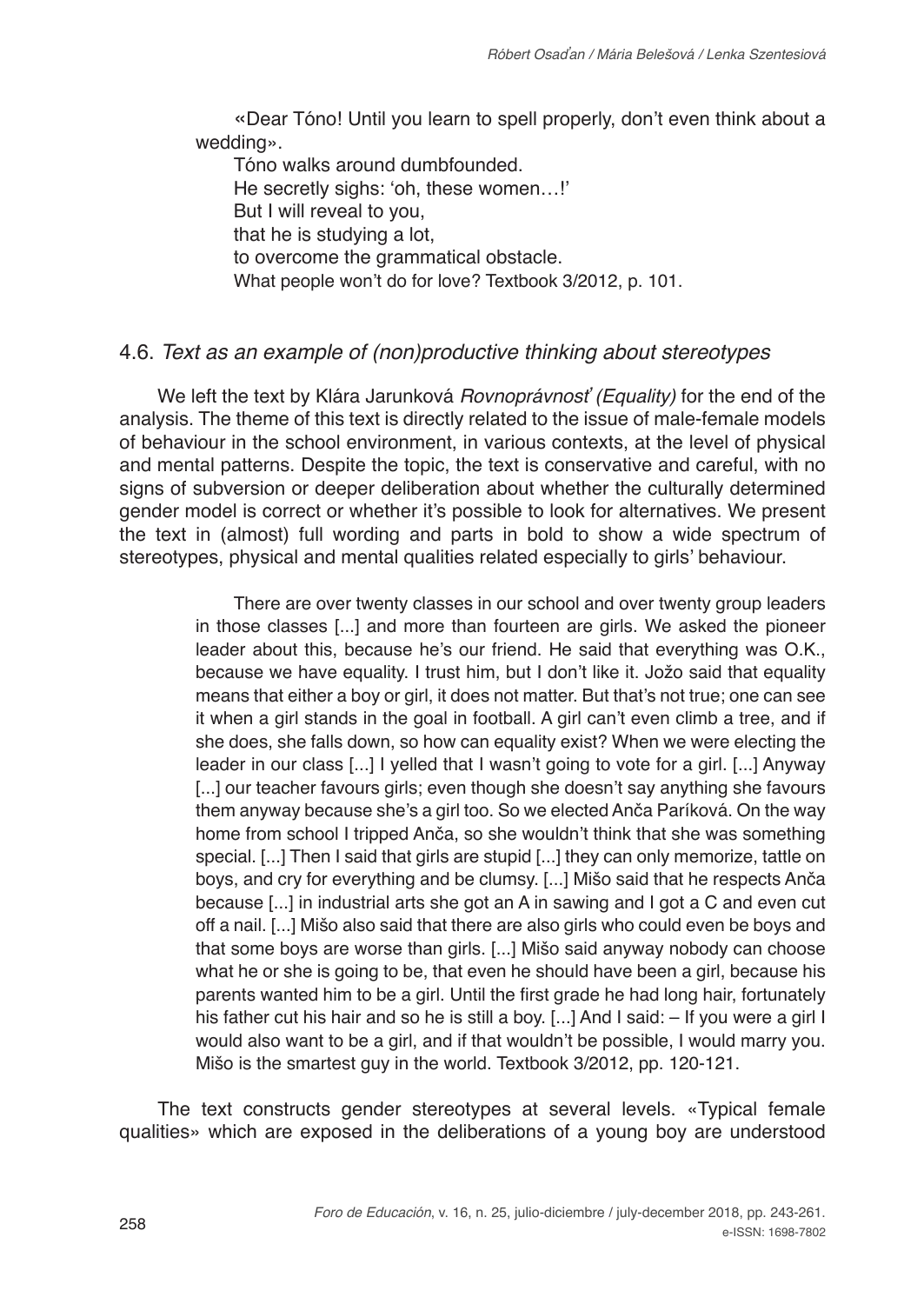as negative, as the manifestation of weakness (girls cannot climb trees, cries, tells on others, memorizes), thus the bipolarity of gender is created on the axis of the weaker-stronger gender. The question of equality itself and its significance is not explained here, it is only rationalised by an uncertain statement «whether a boy or girl, it doesn't matter, which may confuse the reader. Equally confusing is the sentence about the fact that there are girls who could be boys and some boys are worse than girls». Femininity is again presented here as a weaker pole, which stands out even more if we apply its qualities to male characters and patterns of behaviour. Clear gender differentiation is even initiated by parents (father), who as a sign of clear physical «masculinization» cuts the boy's hair (long hair is undesirable with boys, as a sign of femininity, «long hair goes with girls»). Thus the frequency of reproduced stereotypes shows that text does not at all deal with equality (of relationships); on the contrary, it is deeply conservative. The fact that a female character was better in manual skills does not change anything, because the writer doesn't work further with the motif of her abilities, not even within the framework of gender. Thus the text which according to all evidence should have brought the readers to a deliberation over the abilities of boys and girls only preserves archaic literary schemes.

Based on a detailed analysis, we can state that the readers – literature textbooks usually feature such texts which strengthen gender stereotypes instead of debunking them. The topic of the clear differentiation of gender roles, especially in the family environment, appears especially with writers from the older generation (Krista Bendová, Jaroslava Blažková), and what is interesting, prevails in texts by female authors. But let us mention one distinctive exception, namely the text which directly deals with the gender equality issue, especially the professional status of men and women.

# **5. Conclusion**

In summary, the mathematics textbooks and readers designated for the primary stage of education do not work innovatively with gender stereotype issues or pay any special attention to them; they do not work more creatively with the model of masculinity and femininity. There are definitively more reasons for preserving the conservative optics of gender in textbooks for children and youth, but the main reason is that this issue and its reception by children (as opposed to adults!) has not been sufficiently researched. It would be unwise to assume that a child comes to school without gender stereotypes. Research has confirmed that «these stereotypes are fairly well developed by 5 years of age, and become rigidly defined between 5 and 7 years of age, making the preschool years a critical period to deal with gender stereotypes» (Martin & Ruble, 2004). However, it is the role of the school to provide the same opportunities to all children regardless of race and gender and textbooks should be instrumental in this long-term process.

The submitted research indicates that the readers and mathematics textbooks for primary schools in the Slovak Republic do not sufficiently reflect gender-sensitivity and the benefits of promoting gender equality are only marginal in the current form. Reasons, this condition is not difficult to identify. The issue of gender equality, in Slovak primary school textbooks is not considered as a priority in the school system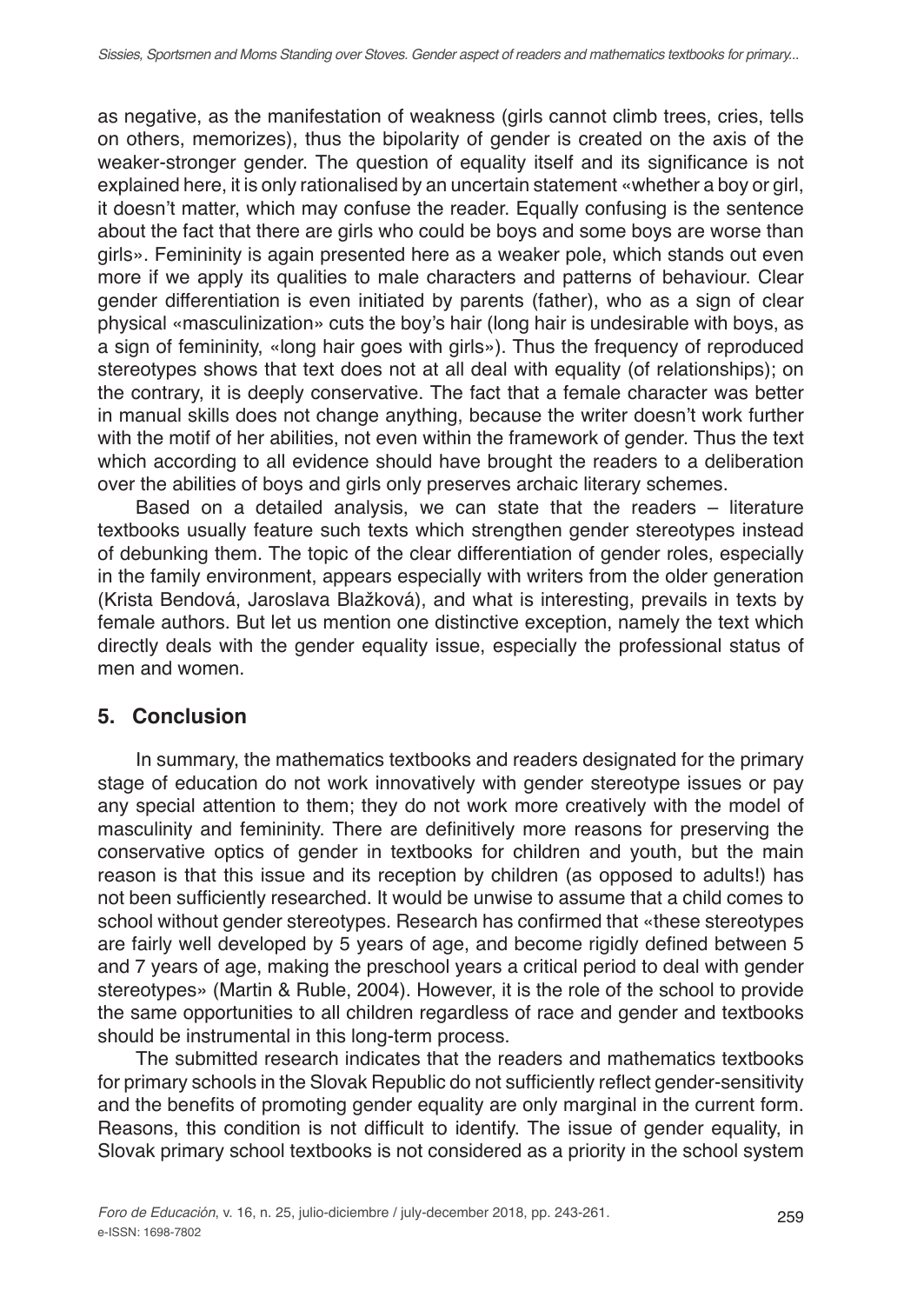or in legislative approved didactical materials. Priority in school practice remains the basic mediation of learning (basic knowledge), not the presentation of model social concepts against the backdrop of this knowledge (for example, in entering mathematical vocabulary). It is therefore inappropriate to think in this context about the impact of textbook editors on editors of didactic literature publishers. Slovak society is and for a long time will be value-conservative, and the problem of implementing gender issues in textbooks is still just starting to open.It is therefore not easy to give clear or direct recommendations on this issue. It always depends on a particular pedagogue, his or her life experience and personal gender sensitivity, whether the problem in the course of teaching reminds or avoids it.

We believe that through this research we will contribute to the discussion and subsequently to a more assertive promotion of a gender-balanced approach in designing textbooks in Slovakia.

#### **6. References**

- Archer, M.S. (1988). *Culture and Agency: The Place of Culture in Social Theory*. U.K.: Cambridge University Press.
- Belotti, E.G. (2000). Hra, hračky a detská literatúra [Game, toys and *children's literature*]. *Aspekt*, *8*(1), 22-30.
- Benkovič, J., Hiľovská, Z., & Dubovcová, Z. (2011). Computer games, consequences for the life and functioning of the young individual. *Psychiatrická prax*, *12*(2), 76- 80.
- Blumberg, R.L. (1984). A General Theory of Gender Stratification. *Sociological Theory*, 2, 23-101.
- Byrne, M.M. (2001). Uncovering Racial Bias in Nursing Fundamentals Textbooks. *Nursing and Health Care Perspectives*, 22, 299-303.
- Curran, D.J., & Renzetti, C.M. (2003). Ženy, muži a společnost *[Women, men and society]*. Praha: Karolinum.
- Foster, S. (1999) The struggle for American identity: treatment of ethnic groups in United States history textbooks. *History of Education*, *28*(3), 251-278.
- Galádová, A. et al. (2013). *Trends in the key competences of pupils in the 4th year of elementary schools*. Bratislava: NÚCEM.
- Hamdan, S. (2010). English-language Textbooks Reflect Gender Bias: A Case Study in Jordan. *Advances in Gender and Education*, 2, 22-26.
- Harrison, L., Azzarito, L., & Burden, J. (2004). Perceptions of Athletic Superiority: a View from the Other Side. *Race, Ethnicity and Education*, 7, 90-101.
- Hirschnerová, Z., Filagová, M., & Ondráš, M. (2012). *Textbook for the 3rd year of primary education*. Bratislava: OG-Poľana Publishers, spol. s.r.o.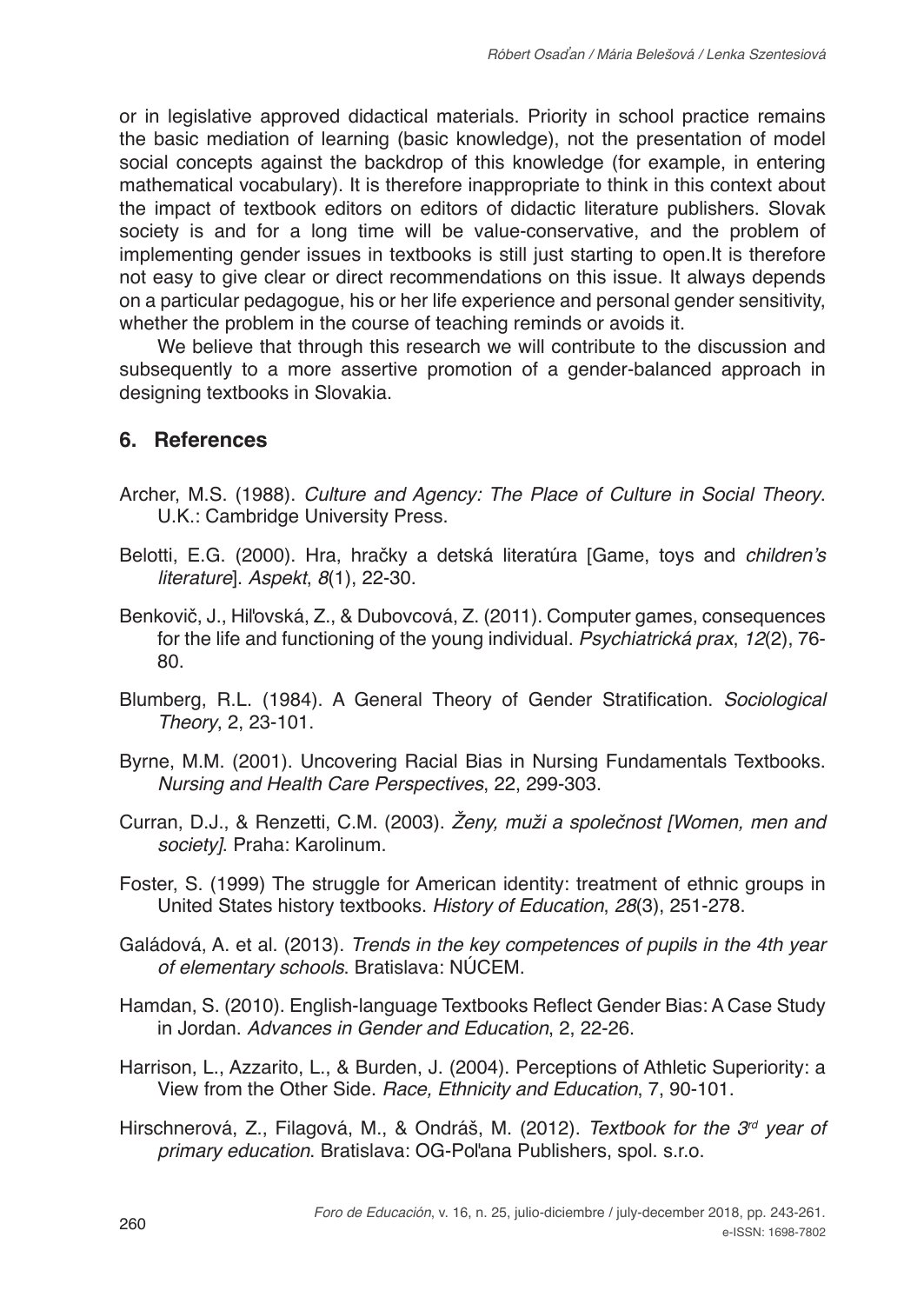- Hirschnerová, Z., Filagová, M., & Ondráš, M. (2013). *Textbook for the 4th year of primary education*. Bratislava: Príroda Publishers, s.r.o.
- Kemp, J.E. (1977). *Instructional design: A plan for unit and course development*. New York: Longman.
- Kobia, J.M. (2009). Femininity and Masculinity in English Primary School Textbooks in Kenya. *The International Journal of Language, Society, and Culture*, 28, 57-71.
- Kostrub, D., Tóthová, R., Severini, E., & Kikušová, S. (2014). *Teaching process with the use of digital technologies from view of the action research*. Valencia: IATED Proceedings.
- Lloyd, C.B. et al. (2005). *Growing up global: The changing transition to adulthood in developing countries*. Washington, D.C.: The National Academies Press.
- Maňák, J., & Klapko, D. (2006). Učebnice pod lupou [Textbooks under the magnifying *glass]*. Brno: Paido.
- Martin, C., & Ruble, D. (2004). Children's search for gender cues: Cognitive perspectives on gender development. *Current Directions in Psychological Science*, *13*(2), 67-70.
- McCabe, J. et al. (2011). Gender in Twentieth-Century Children's Books: Patterns of Disparity in Titles and Central Characters. *Gender & Society*, *25*(2), 197-226.
- Oakley, A. (2000). Pohlaví, gender a společnost [Sex, gender and society]. Praha: Portál.
- Smetáčková, I. et al. (2007). Příručka pro genderově citlivé vedení školy. [A tutorial *for gender sensitive school leading]*. Praha: Otevřená společnost.
- Steele, C.M., Spencer, S.J., & Aroson, J. (2002). Contending with group image: the psychology of stereotype and social identity threat. In Zanna, M.P. et al. (Eds.), *Advances in experimental social psychology* (pp.379-440). Morristown, N.J.: Erlbaum.
- Tajfel, H. (1981). *Human groups and social categories*. Cambridge: Cambridge University Press.
- UNESCO. (1990). *World Conference on Education for All: Meeting Basic Learning Needs*. New York: Inter-Agency Commission for the World Conference on Education for All. Recovered from: http://unesdoc.unesco.org/ images/0012/001275/127583e.pdf
- UNICEF. (2009). Towards Gender Equality in Education: Progress and challenges in Asia-Pacific Region. Kathmandu: UNICEF. Recovered from: http://www.ungei. org/resources/files/Towards\_Gender\_Equality\_in\_Education\_051809.pdf
- Woyshner, C. (2006). Picturing Women: Gender, Images, and Representation in Social Studies. *Social Education*, *70*(6), 358-362.